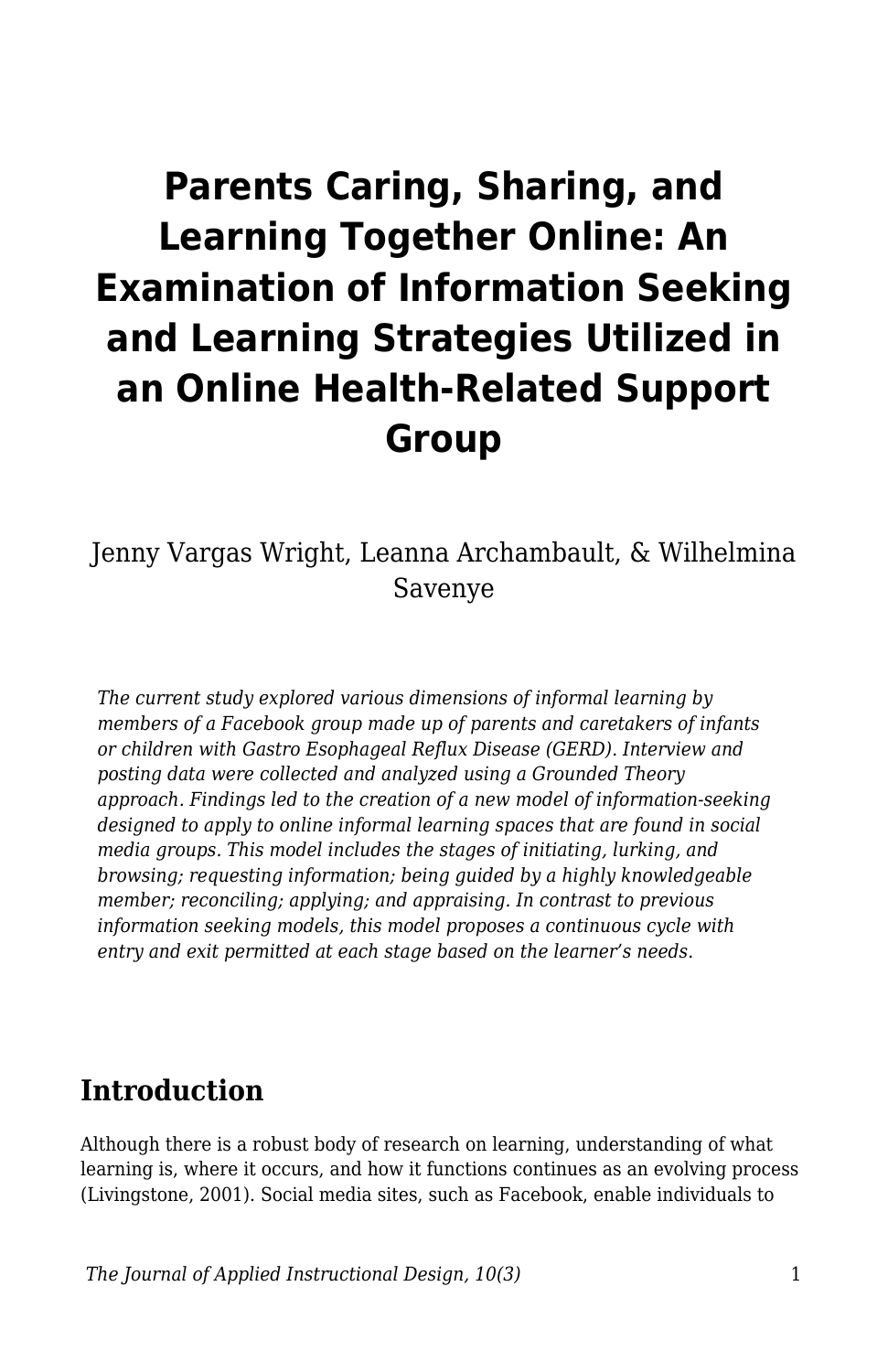gather in an informal online space to share and acquire knowledge without a formal instructor or curriculum. The purpose of this study was to qualitatively explore the informal learning experiences of members of an online social media group hosted by Facebook to gain insight on the various dimensions of informal learning in this space including, what learning strategies members used, what types of knowledge were encouraged and shared, and how community within the group was characterized and its role in the learning space. The theoretical framework of communities of practice and affinity spaces provides a foundation for the present study and is discussed in the following section.

# **Related Literature**

Lave and Wenger's (1991) Communities of Practice (CoP) framework is helpful for understanding the social aspect of informal learning pertinent to the current study. Like COPs, online social media groups form around a common concern or passion and involve the sharing of knowledge and collaborative meaning creation. Lave and Wenger's work positions informal learning as a group process occurring between individuals in communities of practice rather than within a single individual. Through various knowledge-sharing activities, members created a community (Wenger, et al., 2002). COPs formed around a common concern or passion and were comprised of people "who deepen their knowledge and expertise in this area by interacting on an ongoing basis" (Wenger et al., p. 4). Members met because they found value in the interaction as they learned together by sharing information, helped each other solve problems, thought about common issues, and created tools for shared understanding.

Research on Online Communities of Practice (OCoP) has explored what motivates members to share knowledge (Lin et al., 2009) including factors such as trust, selfefficacy, expectations, (Hsu et al., 2007) and social capital (Chiu et al., 2006; Hall & Graham, 2004). Lin et al. (2009) investigated what factors determined members' knowledge-sharing behavior within workplace-related OCoPs, or professional virtual communities. They developed an integrated model to explain the associations between contextual factors, members' perceptions of knowledgesharing, knowledge-sharing behavior, and community loyalty.

Hsu et al. (2007) examined the factors that foster or hinder knowledge-sharing behavior in OCoPs. They used a social cognitive theory-based model to investigate factors such as self-efficacy, expectations for personal influences, and trust. These researchers and others identified several fundamental social cognitive factors that influence knowledge-sharing in online groups. Participants learn as they interact. For example, participants learn through interaction which results in cognitive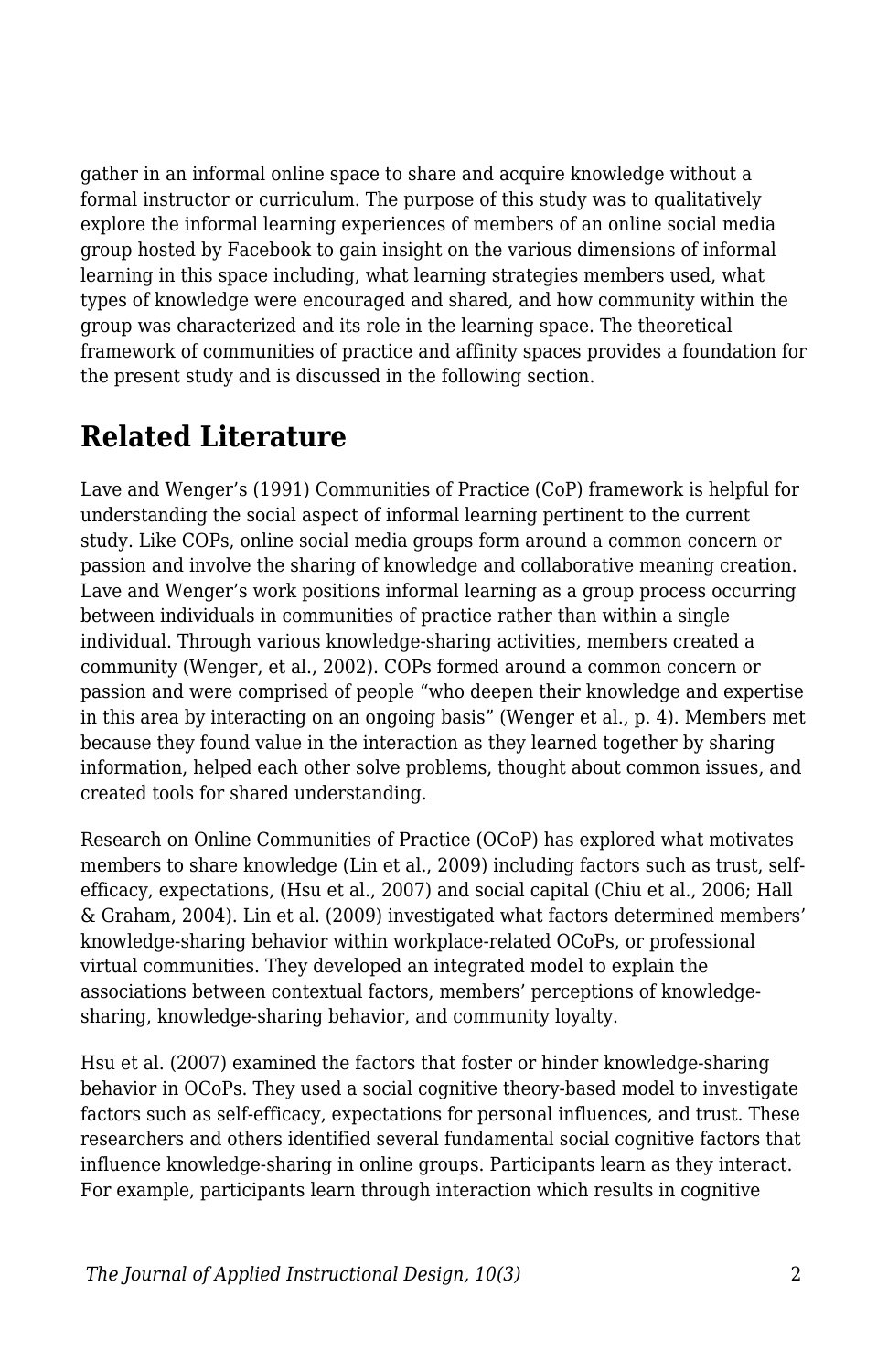restructuring. Restructuring occurs by having ideas challenged by other members' differing ideas. The process leads participants to update their mental models and knowledge (Neufeld et al., 2013). Participation occurs through interaction and knowledge-sharing. Of the social cognitive factors appearing in the literature on OCoP, the factors most applicable to the current study are sense of community, interpersonal trust, self-efficacy and social awareness, and community identity.

Many popular online social media groups such as the one in this study are considered OCoPs when viewed through the COPs theoretical lens. Online social networks are formed by a group of people around a shared concern, problem, or passion. Through ongoing interactions, these groups become further established and develop tools, communications, and learning strategies. The technological tools inherent in online community spaces, such as calendars, discussion areas, and archives also help support the learning processes (Wong et al., 2011).

Though CoP theory provided a useful framework for exploring social learning within groups, the focus on in-person groups with long-term membership limits applicability when studying online social media groups. Gee (2004) introduced the affinity spaces theoretical framework to describe spaces that do not fit criteria of the COP framework.

### **Affinity Spaces**

In 2004, Gee introduced affinity spaces. He proposed although people learn by apprenticing themselves to a community sharing practices, there are limitations to the application of the COP framework. For example, while CoP may allude to close personal ties between members, this connection may not fit all of these types of social learning settings where some groups are composed of relative strangers (i.e., the group examined by this study). Whereas the word community connotes membership by a group of people, a better paradigm may be to think of spaces where social interactions occur. This new way of classifying social forms allows for more flexibility and applicability (Gee, 2004). The idea of space is not limited to physical space but also extended to virtual spaces such as individuals playing chess via email. Gee (2004) went further to discuss a specific type of space, called affinity space, where individuals connect around a shared interest. He identified 11 features of an affinity space that apply to social media groups. More recently, Curwood et al. (2013) proposed defining features of affinity spaces including common endeavors, self-directed participation, and provision of a passionate, public audience for content.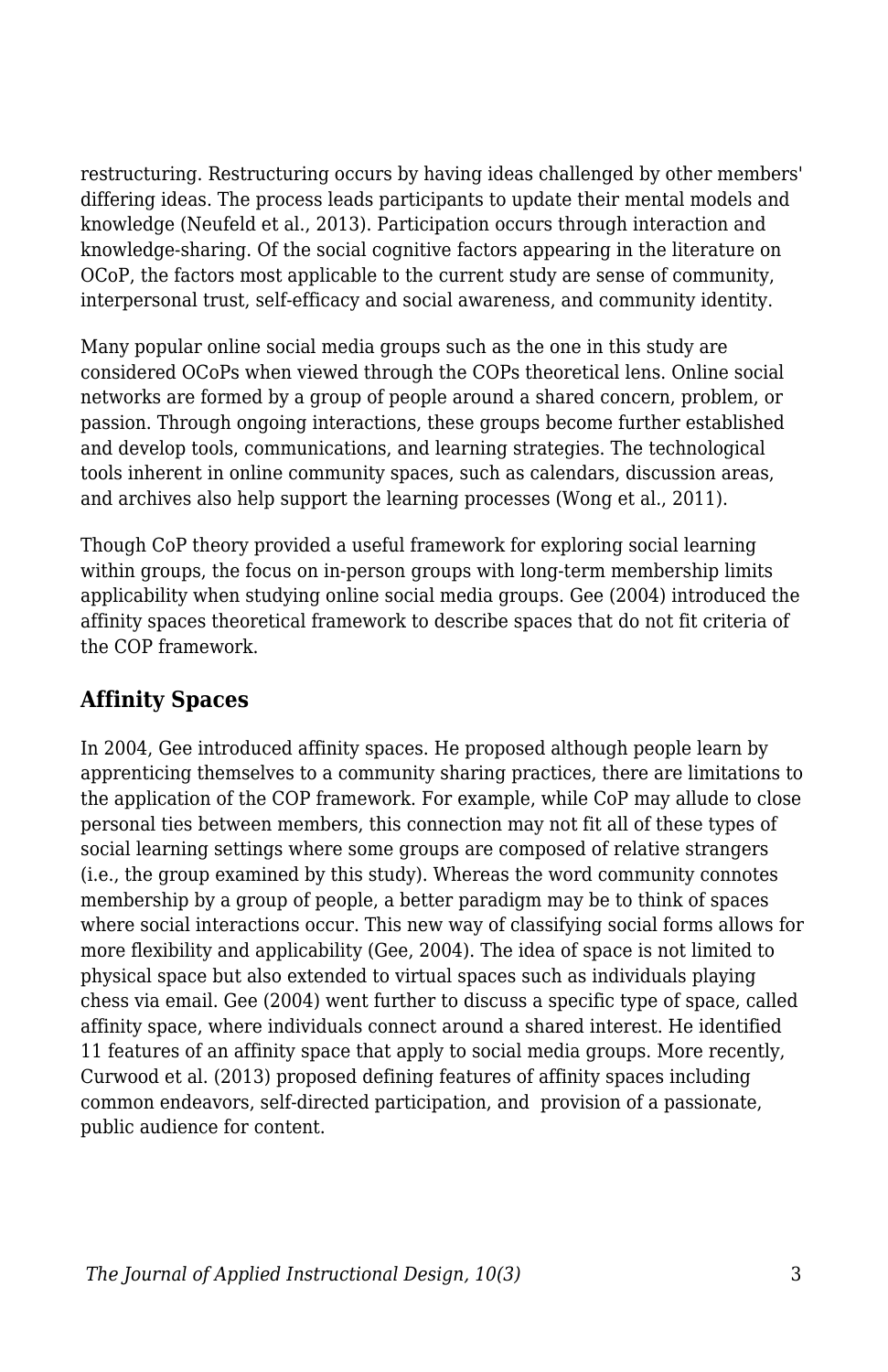# **Informal Learning in Social Media Sites**

Heo and Lee (2013) used an activity theory framework to examine informal learning processes occurring in a blog, Naver, and a social network, Cyworld. By examining the types of division of labor within these spaces, Heo and Lee (2013) identified three dimensions of learning that occurred in social media: an acquisition process, a reflection process, and a practice-based community process. Learning as an acquisition process included learners who sought and gained information from others in a passive role. The second dimension included learners who were more active in dealing with knowledge by creating meaning and reflecting on that meaning. Learning as a practice-based community described learners who created and increased their knowledge by interacting with others. Heo and Lee concluded the third dimension of learning best utilizes the capabilities of Web 2.0 sites.

### **Informal Learning in OCoPs within Social Media Sites**

Dissertations (Davis, 2010; Dolan, 2013; Smock, 2012) and a research article (Mak, 2013) have specifically explored online communities of practice (OCoPs) within social media. Dolan (2013) focused on the use of Facebook, LinkedIn, and Twitter in the workplace to help foster workplace learning, building engagement and COPs. Dolan shared despite not determining any statistically significant inferences, evidence "[omit] indicated that social networking sites were contributing factors in informal learning within an organization, and that they were useful in building networks and engagement among employees" (Dolan, 2013, p. iii).

Davis (2010) explored connectedness or sense of community and professional development in an OCoP within LinkedIn, and focused on the use of OCoPs for ancillary learning by workplace training and learning professionals. Davis also examined the transfer of learning from the social networking site to workplace practices and professional development and found there was a statistically significant correlation between connectedness or sense of community and learning. Connectedness explained 46% of the variance. Most interviewed selfidentified as lurkers or those who seldom post messages, but admitted they observed and read messages posted by others. Davis cited legitimate peripheral participation (LPP) as a key component of OCoPs.

Mak (2013) examined how workplace socialization is achieved through Facebook status updates and used the COP theoretical lens and discourse analysis method to analyze over 60 status updates made by employees over a period of five months.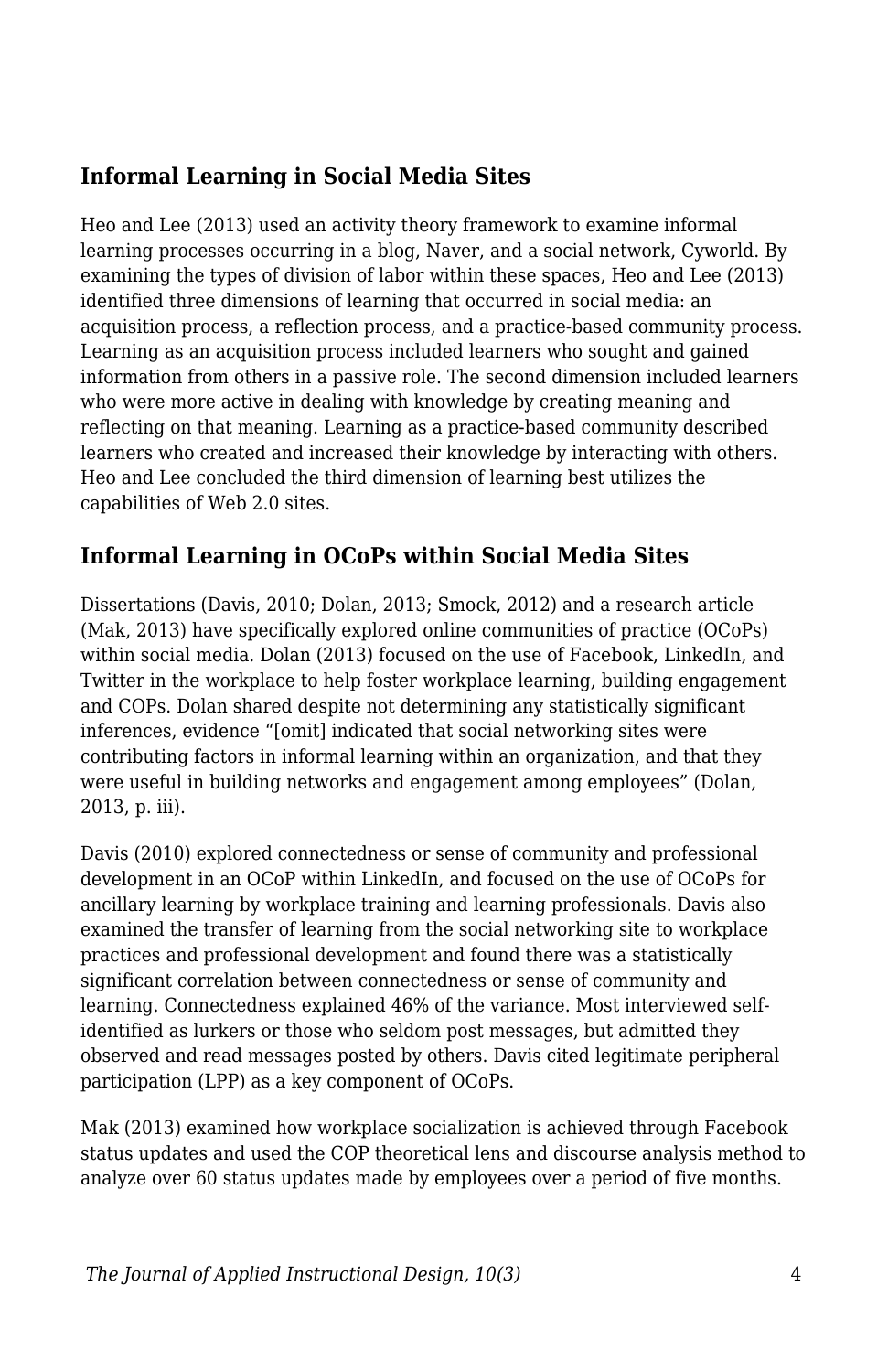He found that chitchatting in status updates helped to understand workplace norms and engage in workplace socialization.

Smock (2012) focused on the use of Flickr as a COP in a non-workplace context. His study closely aligns to explorations in the current study. Smock (2012) investigated group membership, activity, learning strategies, and how expertise is shared within Flickr. Personality traits predicted commenting and asking questions. Participants used two types of learning strategies – solitary and interactive. New members engaged in solitary learning to increase knowledge and skill, and then progressed to more interactive types of learning activities.

Ebardo et al. (2020) used netnography to examine informal learning of a Facebook group of older adults. The study resulted in three themes which included "keeping healthy, ensuring safety, and family relationships" (p. 598). Of the three themes, the most pronounced were challenges associated with members' health. Ebardo et al. (2020) concluded given the speed at which information is disseminated in these informal learning groups, information verification should be emphasized to prevent misinformation, particularly with health-related information. The next section further discusses the use of social media to acquire health information.

# **Health Related Informal Learning in Social Media Sites**

Social media groups, including Facebook groups, have formed around a variety of health topics including Gastro Esophageal Reflux Disease (GERD), the focus of this study. As White et al. (2021) stated, "a systematic review of data on the use of social media for public health topics in general concluded that qualitative benefits can be derived in terms of learning and education for both patients and physicians" (p. 1). They found that within 13 Facebook groups focused on antidepressant withdrawal, the main reason for participation was failed services from clinicians.

In a study on a Facebook diabetes group, Zhang et al. (2013) found interactions among members centered on exchanging information, providing emotional support, and community building. Participants included administrators, individuals with diabetes, and parents with diabetic children.

In a recent systematic review of 23 qualitative studies, Tradegold et al. (2020) found parents reported gaining a sense of community through making connections with others, building relationships, and feeling validated and reassured. According to the authors, "Parents also reported feeling better informed about their children's conditions, which helped them feel more in control in subsequent medical consultations and felt good about helping similar others by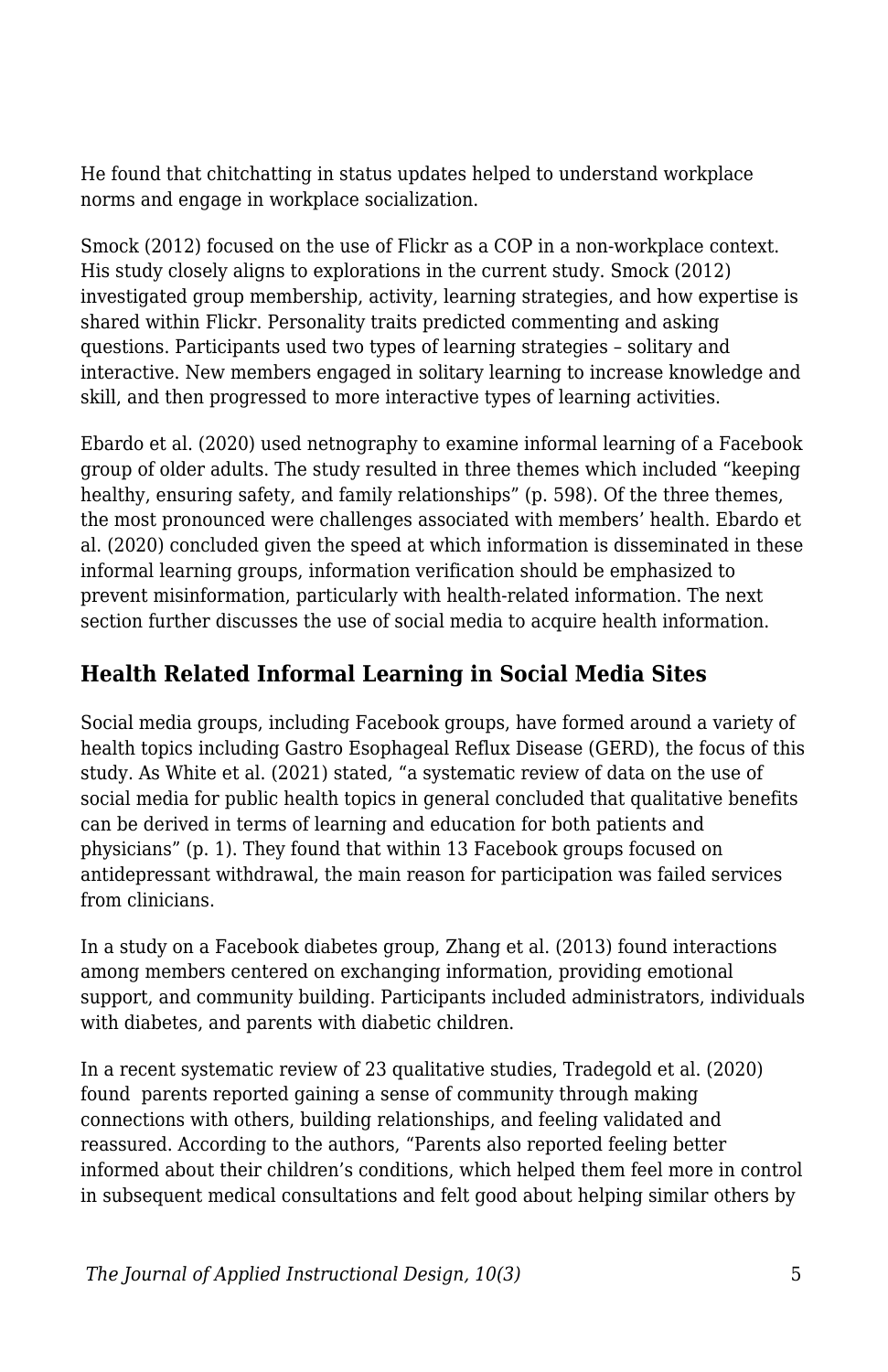sharing their own experiences" (p. 10).

The current study qualitatively explores the informal learning experiences of members of an online social media group hosted by Facebook, specifically, the informal learning behaviors of parents or guardians of children with GERD. It is part of a larger study examining: the factors influencing activity, the existing types of knowledge, and the patterns of participation in the online social media group (Vargas Wright, 2018). Using an adapted grounded theory approach (Charmaz, 2014; Corbin & Strauss, 2008; Glaser & Strauss, 1967), data from members of a Facebook group comprised of parents and caretakers of infants or children with GERD were collected and analyzed to explore the following research question: According to participants, what learning strategies do participants use to gain knowledge in this online social media group?

# **Research Methods**

### **Context**

Participants included members from one online social media group hosted by Facebook of which the lead author was a member for several years. During that time, she developed relationships with the administrator and members of the group, which facilitated the recruitment of participants and provided necessary insights into the group, along with its norms and processes.

In keeping with the nature of social media, the online social media group's composition and size was fluid and ever-increasing. It increased the number of members on an almost daily basis. For example, it was composed of 822 members in 2015, 2,200 in 2016, and 3,144 in 2017. An average month's worth of activity in this social network included: nine original messages and 87 comments posted per day;71 original messages and 673 comments posted per week on the social network's wall. This study presents a snapshot of the functioning of the group during the length of the research.

The social media group was a closed group individuals can only join if approved by the group's administrators. When this study first began, the social media group's purpose, as posted on the about section of the network, was to share advice for the care of GERDlings (i.e., infants with GERD) from the true experts, their caretakers. During this study, an additional disclaimer was added to the description of the group encouraging members to always seek medical advice and guidance from a medical professional. A pinned post or posting always visible at the top of the page's feed, was also added. The post welcomed members,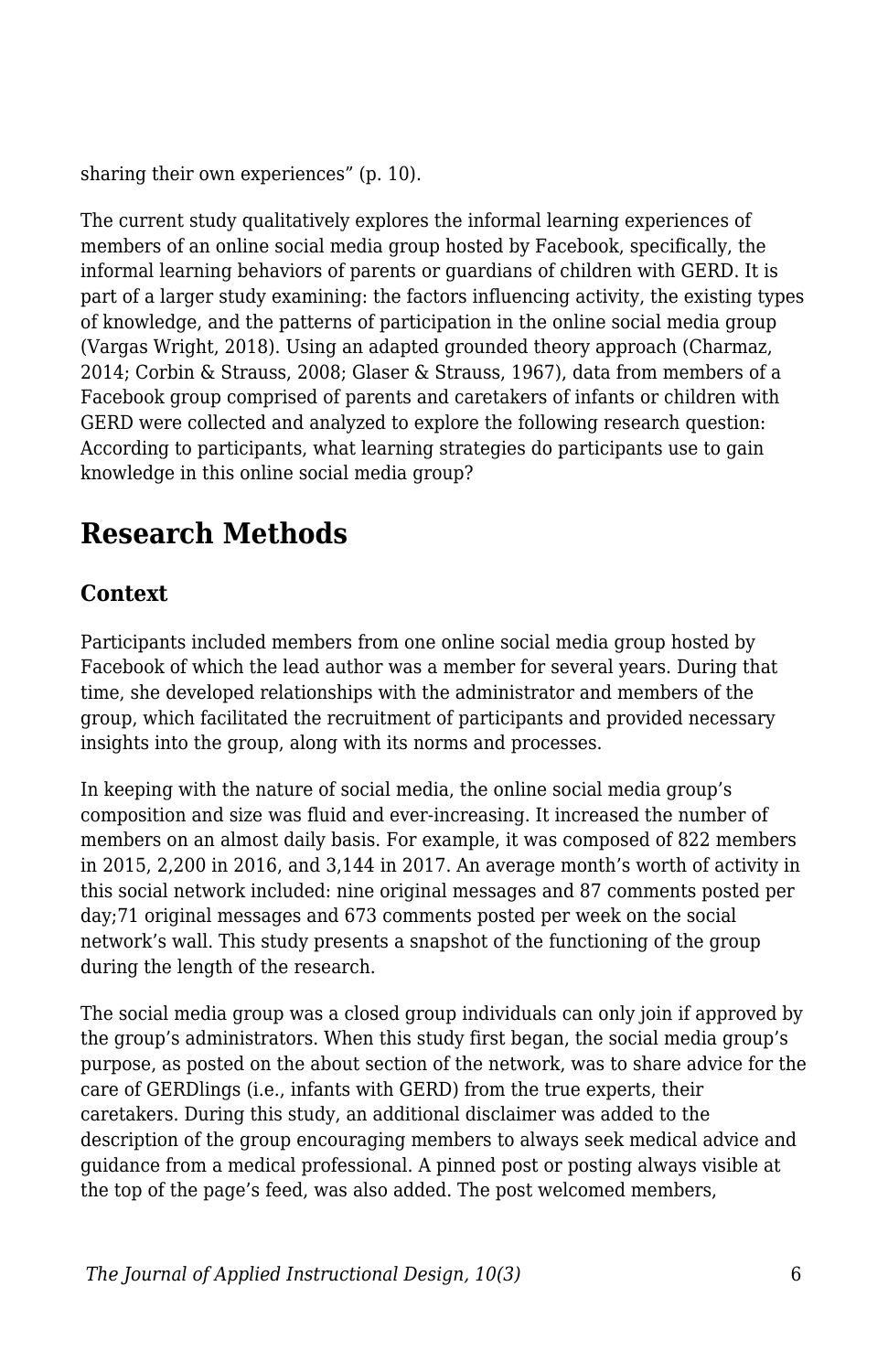requested that they post an introduction of themselves, and asked them to answer 15 questions about their child's reflux condition. It advised members that other members are not medical experts and share what they have learned through personal experiences. The purpose of the group also changed to work alongside a companion website to help babies/infants/children with acid reflux or various food intolerances/allergies. New members were required to write an introductory post, allow tagging and messaging in their account settings, and not block administrators.

# **Participants**

Group members were spread across the world with a majority coming from the United States. According to leaders, members were primarily female, white, living in the United States, with a post-high school degree. In addition to obtaining Institutional Review Board approval, the lead author received permission from the group's administrators to recruit participants for the study from the social media group's membership. Interview participants were selected based on frequency of posting and length of group membership using a quota selection (Goetz & LeCompte, 1984) to gain a cross-section. The categories, frequency and length, were selected based on previous research on informal learning within online social media groups (Davis, 2010; Smock, 2012). The initial semi-structured interview protocol included closed and open-ended questions concerning participants' activities as members of the online social media group. The interview protocol included: questions related to demographic information including gender, highest level of education, frequency of postings, and length of membership in the social network; learning strategies used to gain knowledge; factors influencing their activity in the group; the types of knowledge shared and/or gained online; types of connections developed between and among members; and the ways members supported one another. For the purposes of the current study, particular focus is paid to the types of knowledge gained and shared among the members of the group. Although, due to length constraints, extensive interview excerpts are accessible in the larger work (Vargas Wright, 2018).

In addition to interview data, with participant permission, postings were downloaded from the Facebook group and were imported into NVivo for analysis. Due to the high level of activity and membership in the group only activity during one specific week of postings was collected for analysis. A total of 53 original threads were collected and analyzed which included 604 postings, original postings, and responses.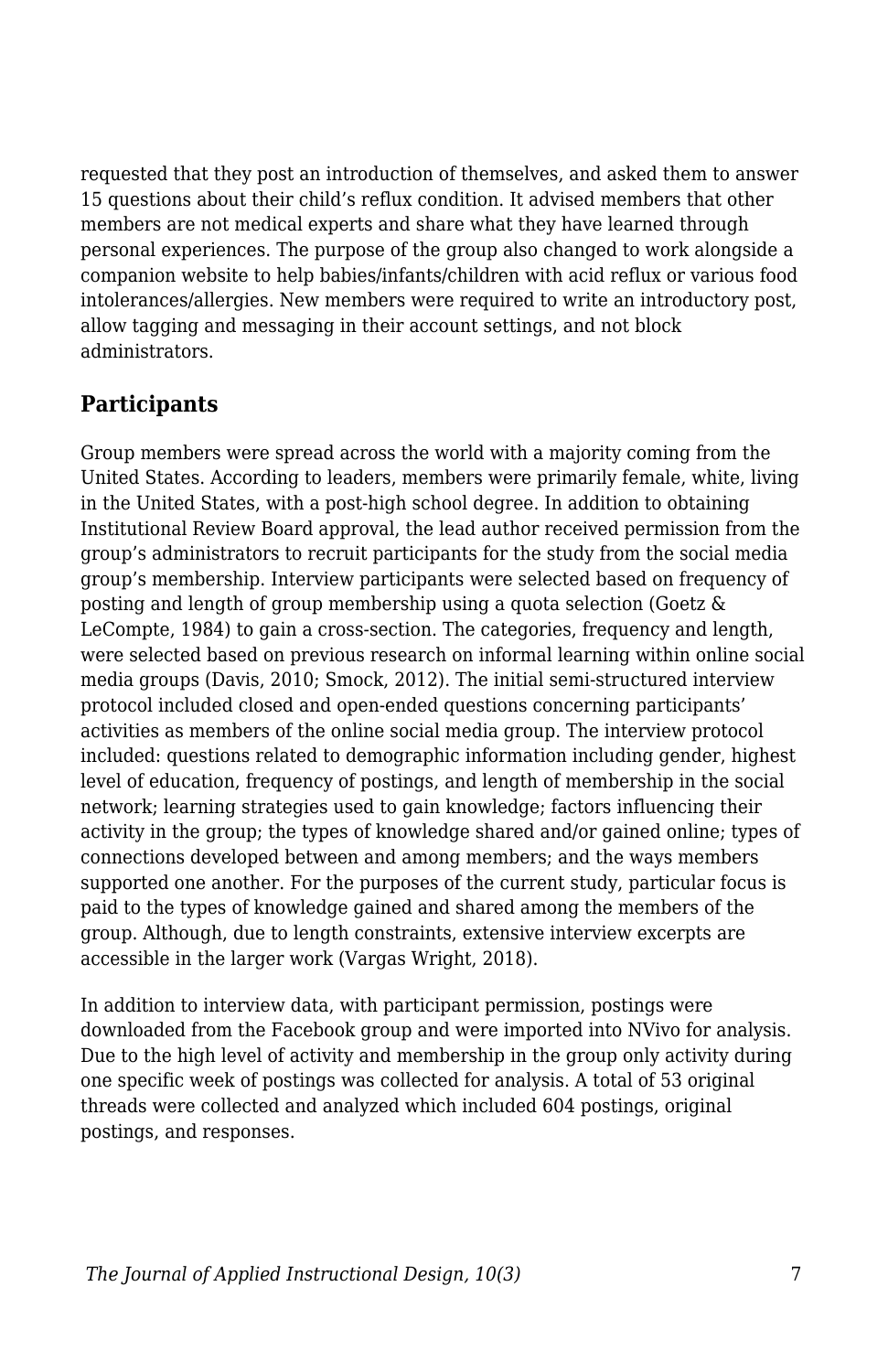### **Data Analysis**

To facilitate data analysis, NVivo was used to implement an adapted Straussian Grounded Theory methodology including theoretical sampling, constant comparison, and analytic memo-writing was used. As data were being coded and gaps identified, additional participants to contribute further evidence in various areas were selected (Glaser & Strauss, 1967). Data collection continued until saturation was achieved (Corbin & Strauss, 2008). Additionally, during axial coding, the lead author interviewed some initial participants a second time to further investigate aspects of the emerging theories. Table 1 contains a breakdown of the participants interviewed. A total of 31 interviews were conducted with 25 unique participants.

Table 1

| <b>Frequency of</b><br>Posting                   |               | Length of<br>Membership              |  |                      |   | Phase of GERD Role in Group Total |             |  |
|--------------------------------------------------|---------------|--------------------------------------|--|----------------------|---|-----------------------------------|-------------|--|
| Description                                      |               | n Description                        |  | n Description<br>(n) |   | n Description                     | n n         |  |
| Frequent (1 or<br>more per day)                  |               | 2 Newcomers<br>(less than a<br>year) |  | 2 Beginning          |   | 2 Administrators 3                |             |  |
| Average (a few<br>times per week)                |               | 2 Continuing (1-2 2 Middle<br>years) |  |                      | 2 |                                   |             |  |
| Infrequent (a<br>few times per<br>month)         |               | 2 Long-term (2)<br>years or more)    |  | 2 Post GERD          | 2 |                                   |             |  |
| Peripheral<br>(never)                            | $\mathcal{L}$ |                                      |  | Recurring (2)        | 2 |                                   |             |  |
| Number of participants                           |               |                                      |  |                      |   |                                   | $N =$<br>25 |  |
| Follow-up interviews                             |               |                                      |  |                      |   |                                   | 6           |  |
| Total Number of Interviews                       |               |                                      |  |                      |   | 31                                |             |  |
| Note. $GERD =$ gastro esophageal reflux disease. |               |                                      |  |                      |   |                                   |             |  |

Theoretical Sampling Participant Characteristics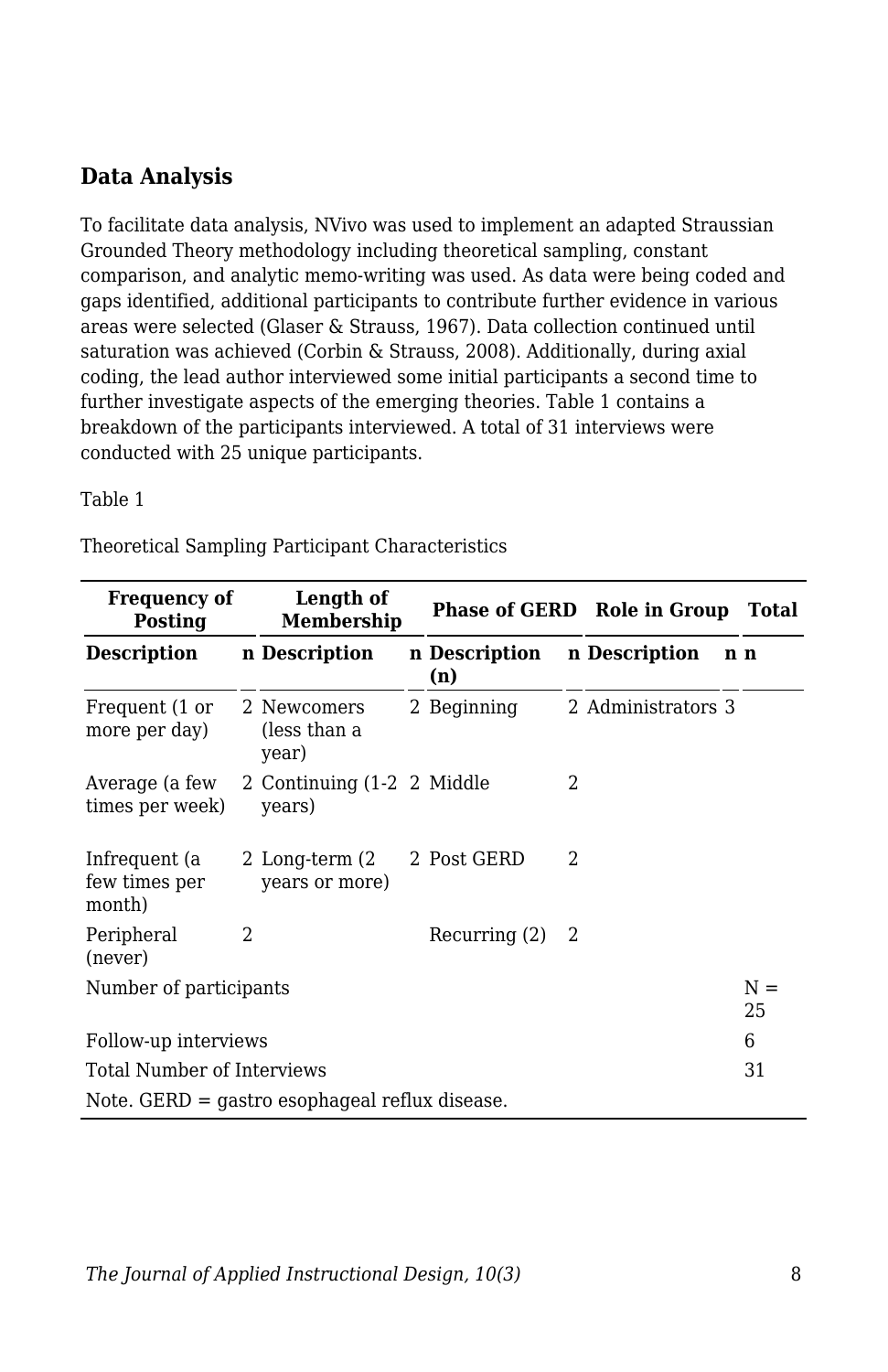# **Coding**

Three stages of coding interview data occurred: open coding, axial coding, and selective coding. During open coding, the transcript text was analyzed line by line which forced a close analysis of what participants said (Gibbs, 2008). Using a Constructivist Grounded Theory method (Charmaz, 2014), gerunds, used to code and analyze, highlighted a sense of action and the conveyance that participants were active parts of a process. A code example is the core category "encouraging external knowledge" which subsumed the subcategories of "identifying related learning spaces" and "sharing research articles created outside the group." Then, codes were compared/contrasted and organized into provisional categories. Tables and hierarchies were used to assist in organizing codes and categories.

During the axial coding stage, categories were refined and further developed by looking at various elements considering Strauss and Corbin's (1998) dimensions such as causal conditions, phenomena, strategies, context, intervening conditions, and actions/interactions. Constant comparison continued throughout axial coding to find additional evidence or dimensions of the categories resulting in a reorganization of codes by associations to each other. During selective coding, associations between core categories and themes were examined while memos were revisited and sorted to create a storyline. The lead author returned to the field and interviewed six participants a second time to add insight. This process continued until theoretical saturation was reached.

# **Results**

### **Relevant Themes**

In examining the learning strategies group members (parents and caretakers of infants and children with GERD) used to gain knowledge, three core themes were identified from the data:

- 1. Participants engaged in distinct information-seeking behaviors in nonlinear patterns.
- 2. Members followed a clear process of skills acquisition or steps to go from newcomer to an experienced member.
- 3. Members learned by applying acquired knowledge gained through participation in the group to the care of their child.

Each of these themes is discussed in detail in the following section.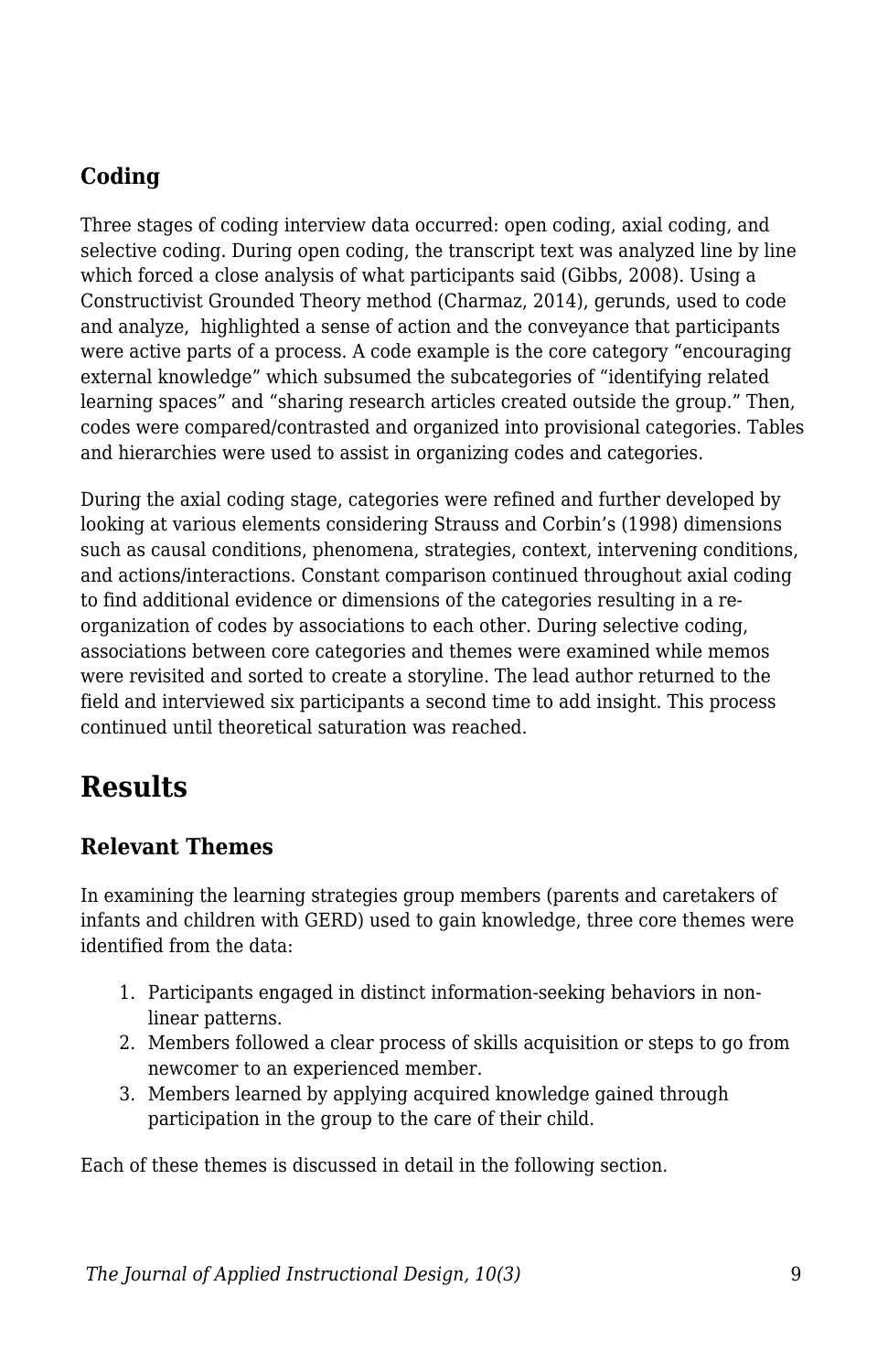#### **Information-Seeking Behaviors**

Participants engaged in distinct information-seeking behaviors in non-linear patterns. They discussed several distinct information-seeking behaviors engaged in to learn about infant or childhood GERD while participating in the group. Behaviors classified as information-seeking were: initiating; browsing; requesting information; lurking or learning vicariously; evaluating information; applying; and monitoring. Information-seeking behaviors are listed in Table 2. The informationseeking behaviors mentioned most by participants were evaluating information, initiating, requesting information, and receiving guidance through knowledge acquisition by a highly knowledgeable member.

#### Table 2

| <b>Information-Seeking Behavior</b>                                                                         | No. Referenced<br>in Interviews | No. Referenced<br>in Postings |  |  |
|-------------------------------------------------------------------------------------------------------------|---------------------------------|-------------------------------|--|--|
| <b>Evaluating information</b>                                                                               | 75                              | 79                            |  |  |
| Initiating                                                                                                  | 38                              | 17                            |  |  |
| Requesting information                                                                                      | 19                              | 67                            |  |  |
| Being quided through information-seeking 0<br>by a highly knowledgeable member<br>(usually group leader)    |                                 | 68                            |  |  |
| Lurking or learning vicariously                                                                             | 17                              | 1                             |  |  |
| <b>Browsing</b>                                                                                             | 14                              | 6                             |  |  |
| Applying                                                                                                    | 11                              | 53                            |  |  |
| Monitoring                                                                                                  | 6                               | $\Omega$                      |  |  |
| Total                                                                                                       | 180                             | 291                           |  |  |
| Note. Total refers to the number of instances these behaviors were mentioned in<br>interviews and postings. |                                 |                               |  |  |

Types of Information-Seeking Behaviors in Interviews and Postings

The majority of participants interviewed discussed going through one or several processes of evaluation before applying information gained from the group. The evaluation process included reconciling knowledge gained from the group with members' own experiences and prior knowledge. This may have also involved asking follow-up questions of the group and comparing similar experiences with group members. Once reconciled, members decided whether to apply the information to the care of their child or not. As demonstrated by interview participant 7: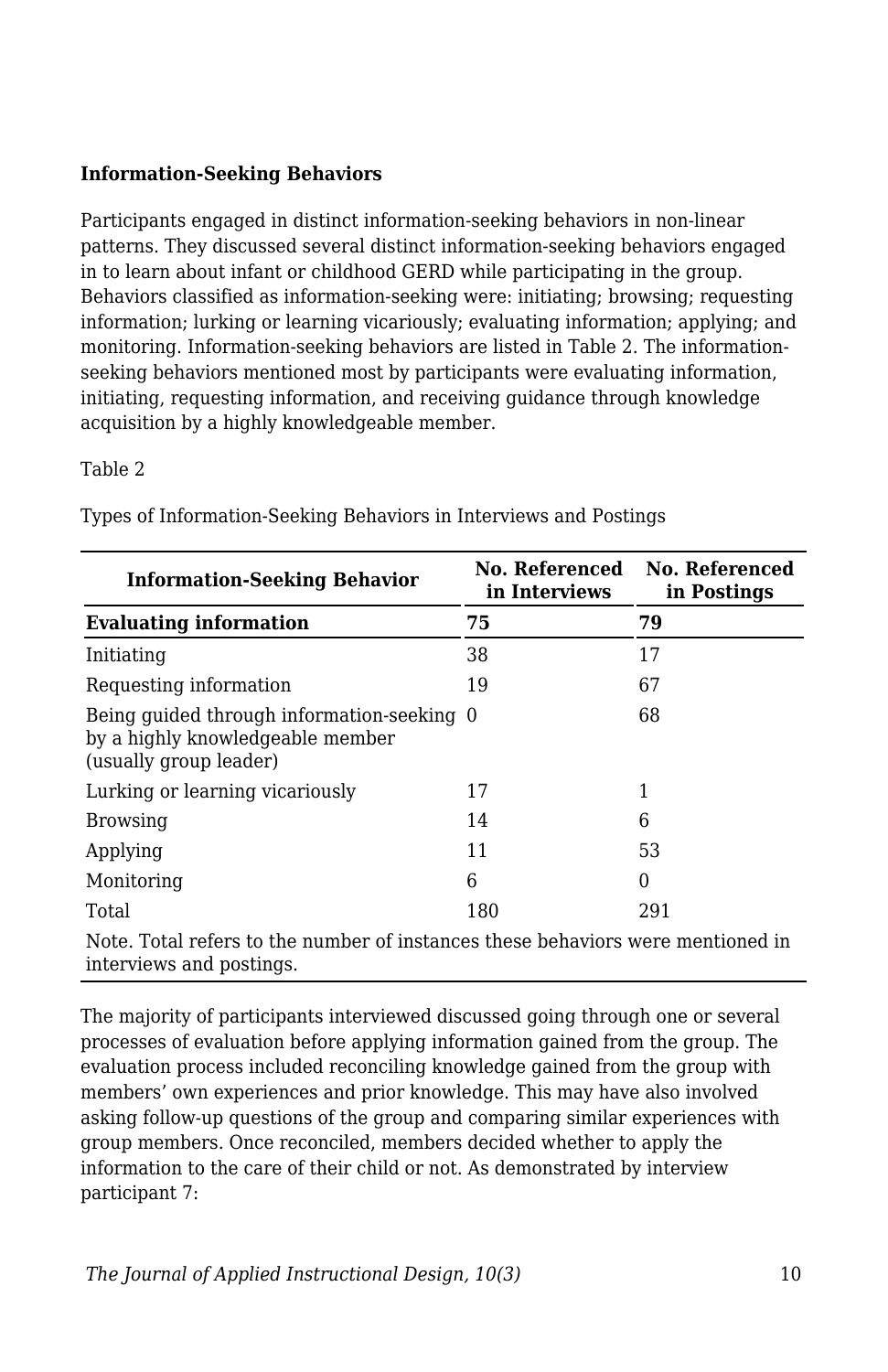I'm part of the self-help page for [another online support group] and I find a lot of times I get concerned about some of the medical questions that people ask on the group and I have concerns about the way people who aren't in the medical field answer those questions because I feel like they're giving a lot of really bad and dangerous advice. Certainly when I'm researching stuff on the Internet and if I'm part of a Facebook page, I'm always looking to make sure that the advice there makes sense with my training and I have really been, I hate to say I have been surprised but it's been nice to see that everyone who is commenting on the page (group) and the information that's being provided seems to be good advice and sound advice. That made me more confident about using the page for advice.

A posting by interview participant 11 represented reconciling:

At that point you know if it applies to me like a particular advice or suggestion. I have to determine whether or not I feel comfortable with it myself and whether or not I feel like it would be safer or beneficial for my son. If I do, then let's say it requires me getting a probiotic or medicine I will figure out what would be the best place to get it. So, it's kind of just that process of determining whether this information applies to me and whether I feel comfortable and safe applying it to my son. Sometimes the answer is yes and sometimes the answer is no.

The second most cited process was verifying information other members shared through different methods such as: comparing with published research; verifying with medical providers(both general and specialists); verifying with a spouse or family members; verifying with information available on other sites on the Internet; and re-verifying with the group. Several members mentioned seeking out articles in peer-reviewed journals. Interview participant 1 explained:

I'm a huge Doubting Thomas, so I definitely wanted to confirm it in some other source before I actually did it, although not that I would doubt anyone, just for my own peace of mind, but absolutely. I'd see if I'd find whatever information, whether it was a peerreviewed study or a published article.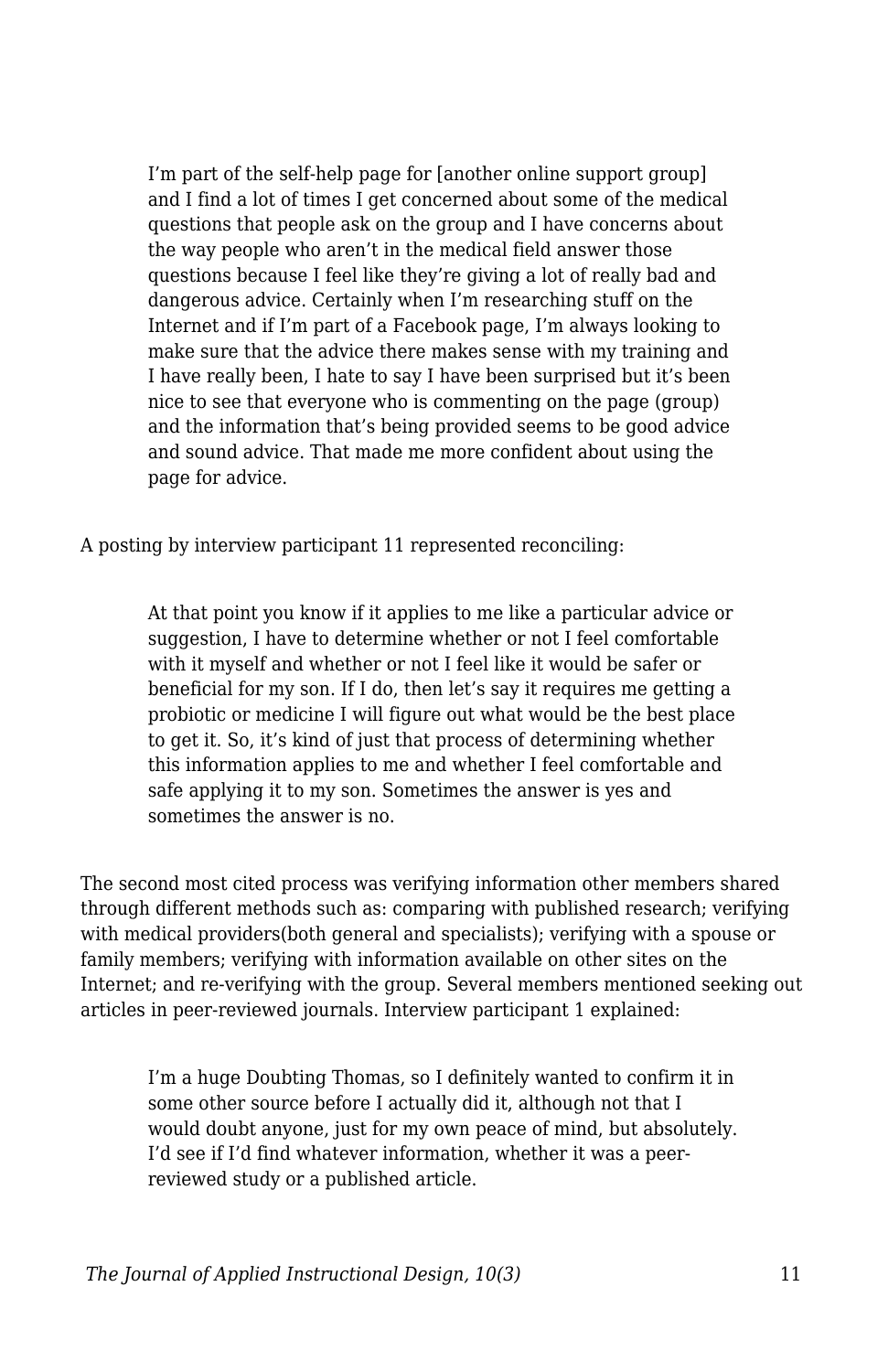Several members also discussed taking the information to their medical providers and obtaining their opinion on it:

I got that information from some member on the site, that she was recommended. I of course confirmed it with my pediatric GI at a subsequent visit I had with him. He said, "Oh yeah, that's definitely the right way to go, you're doing the right thing." So that was invaluable information, for sure.

The third evaluation process, seemingly a key process, was judging the trustworthiness of the individual sharing information. Members did this by evaluating the information the group member(s) shared with others including: judging the individual based on the length of their membership in the group; their own previous interactions with the individual; the type of language used in their post; the person's social media profile; what sources the person provided; and what stage of GERD the person's baby was in. Interview participant 5 explained:

Well because I'm on there frequently enough so I kind of get a feeling of who the people on there that know something about something and that you see posting frequently and that they seem educated based on their responses and you kind of get a feel for, I guess if their posting... and that's why I don't ever use that information to completely make a decision but you kind of glean who's a little bit more trustworthy and more educated about certain things.

Members also trusted the ideas validated either by sharing the same idea or by showing support for the idea by the greatest number of members. Participant 6 stated: "You see a lot of moms coming together to share information. Especially when many moms are validating the same ideas, then it's worth spending time to listen to."

Figure 1 further breaks down the ways participants initiated their informationseeking.

Figure 1

Frequencies of interview responses and postings for information-seeking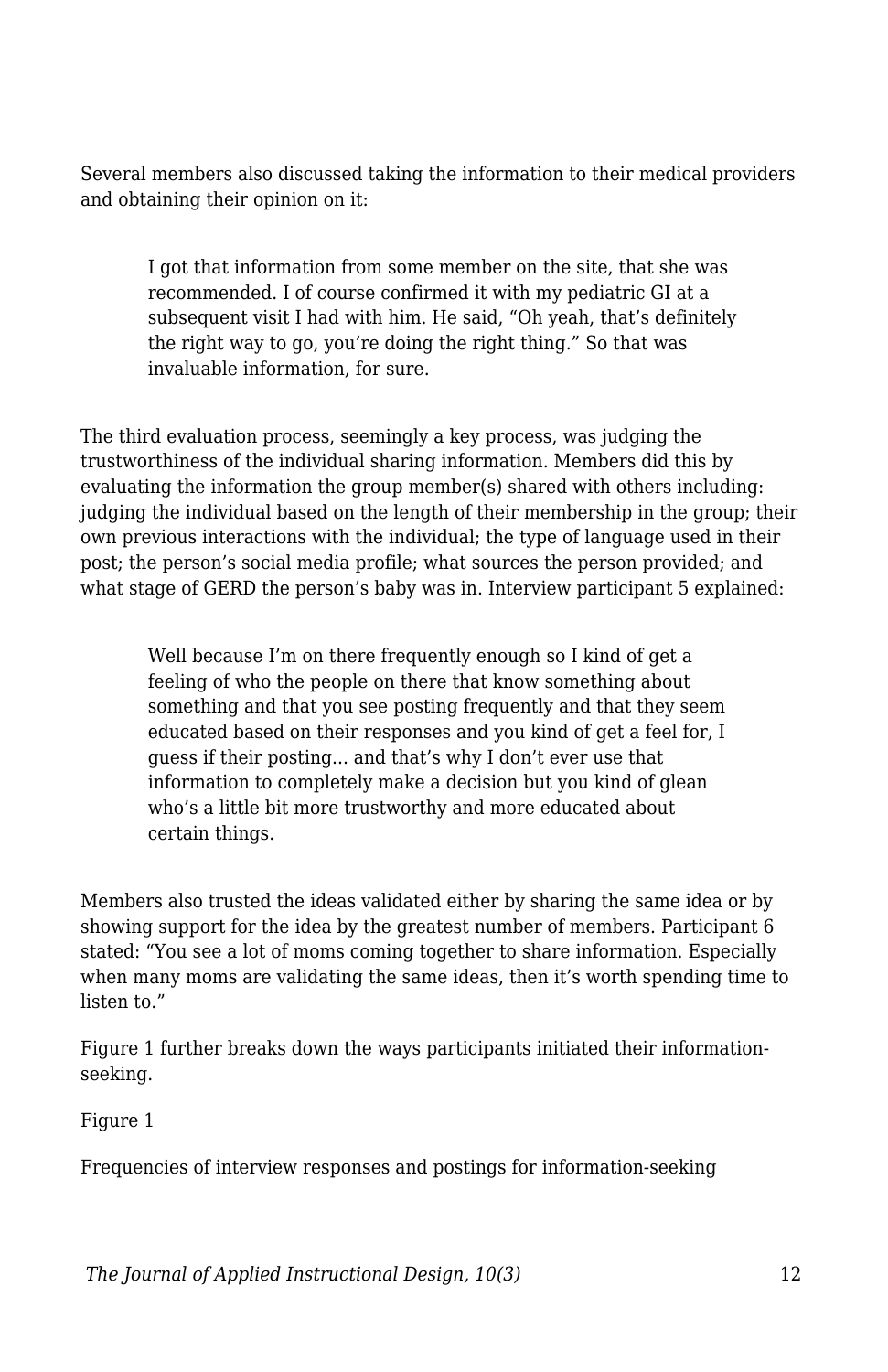

Picture displaying the frequency of interview responses

Note. Numbers given in the figure refer to the number of instances these behaviors were mentioned in interviews and postings.

Participants discussed joining the group because they were searching for medical advice from alternative sources to doctors and specialists because they felt they were not helpful. Fifty members whose postings were analyzed sought medical advice on the group's wall as an alternate source to doctors and specialists as described by participant 11:

Parents even though they are told not to, will Google and look up their kid's symptoms and a lot of times there is that kind of mother's intuition where the doctor may say it's just this or do that and you kind of just know that there is something else going on with your child and it's not o.k. So, I think that disconnect kind of drives people to look elsewhere because a lot of times I think professionals make it seem simple or that there really is no answer or options. For some people that is just not good enough and so they go to groups like this and look for other options and look for people that will give them other options.

Members also discussed joining the group based on recommendations from other individuals or groups turned to for information. They described informationseeking and joining the group because they were seeking others with similar experiences as participant 2's posting related:

Did any of you struggle with a baby who just didn't want to eat? A friend's baby has been struggling to stay on the curve (3% weight) so she started EP so she could measure ounces. She's already milk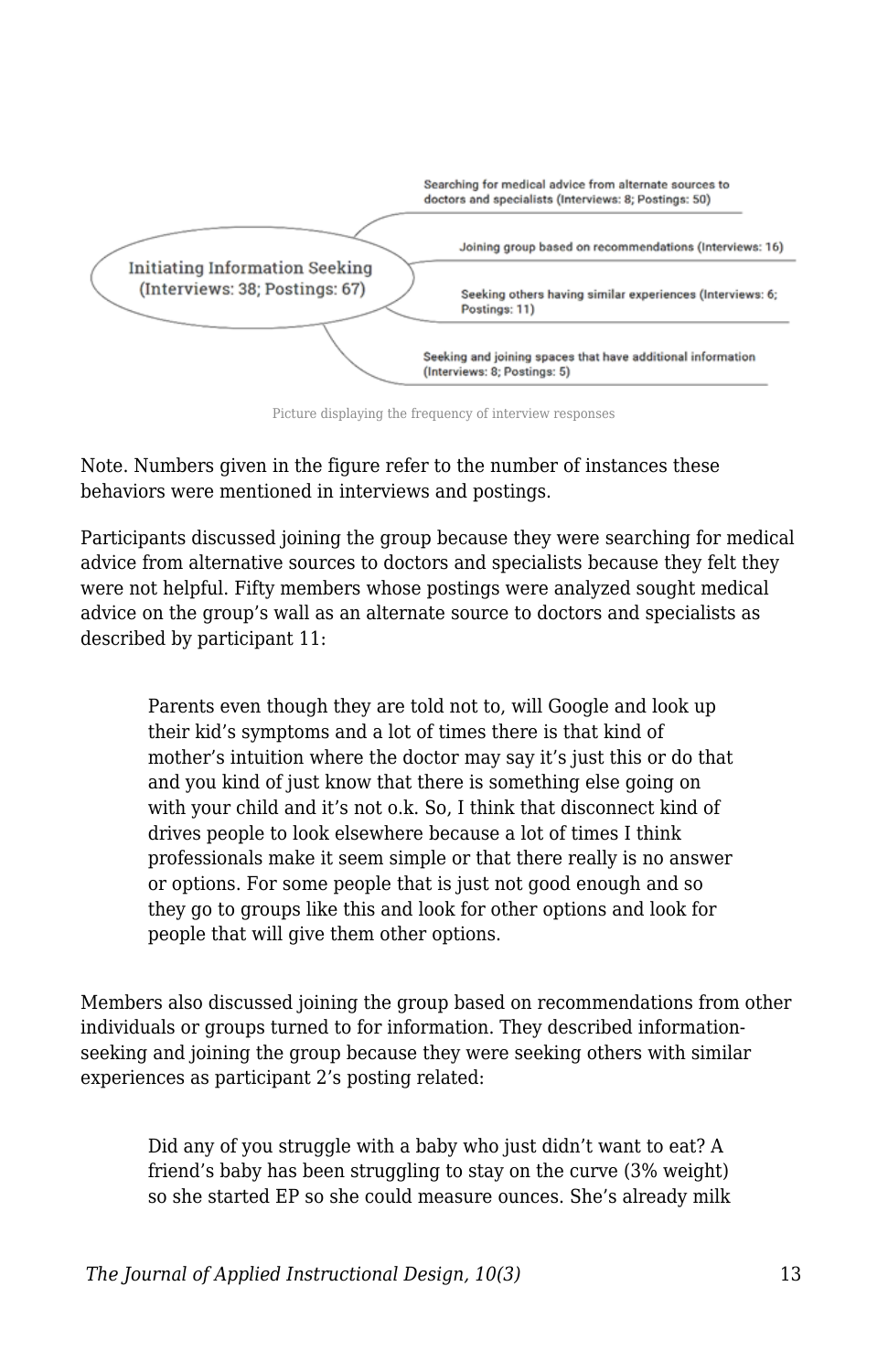and soy free. Her daughter just doesn't seem to have an appetite. Ideas???

In addition, members mentioned searching the Internet for learning spaces where they could obtain any additional information on GERD. Interview participant 8 explained:

Basically, first I searched on the Internet. I Googled about it. Basically, I had an elder son also. He also had reflux. But at that particular point of time, four and a half years back, back in 2010, I really didn't know that these kinds of groups existed. At that particular time, it was not very common. We used to use...so, at that point of time I did not know how to handle my baby because he had severe reflux. This time it is a lot easier because what really happened to me is that I searched Google and found a lot of sites that had lots of information about GERD, so I went to all those sites and then I thought this is what this new baby is having. Then I searched on Facebook because I know now everything is on Facebook there are all kinds of groups for everything on Facebook. So, I found a couple of them and joined them. After joining these groups, I have not gone back to search Google for anything because anything can be answered there.

Participants described using different methods to request information from other members of the group. Table 3 shows the different methods mentioned 37 times in interviews and 70 times in postings.

Table 3

| Number of<br>References in<br><b>Interviews</b>          | Number of<br>Referenced in<br><b>Postings</b> |  |
|----------------------------------------------------------|-----------------------------------------------|--|
| 24                                                       | 52                                            |  |
| 10                                                       |                                               |  |
| 0                                                        | 6                                             |  |
|                                                          | 5                                             |  |
| Commenting on someone else's postings to ask questions 1 | 6                                             |  |
| 37                                                       | 70                                            |  |
|                                                          |                                               |  |

Methods Participants Mentioned Using to Request Information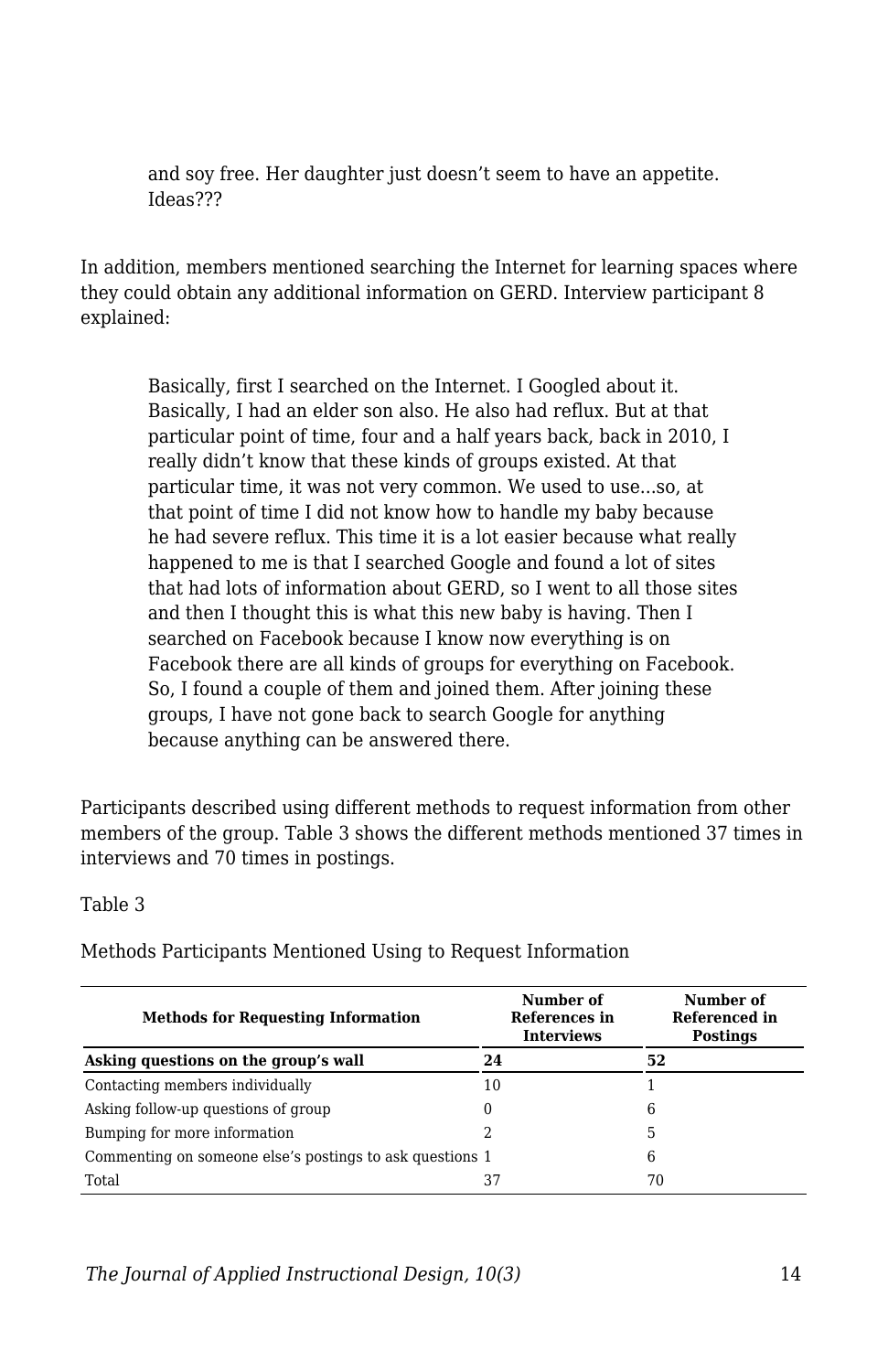The most often mentioned and observed method for requesting information within the group was posting to the group's wall. Facebook technology made the group's wall central to the group's site. In addition, the group's rules requested all new members answer a series of questions and post an introduction to the group's wall upon joining. This mandatory introduction compelled most members to ask questions and request information through the group's wall. Another method participants used for requesting information was contacting other members individually through personal messaging technology. A third method apparent when analyzing group postings was individuals asking follow-up questions of the group once they received initial responses. Participants would obtain information, then come back, report what happened, and request more information from the group. Another method interviewed participants mentioned was bumping for information. Participants posted a comment of bumping or bumping for more information to keep the thread at the top of the feed to ensure all members would see and hopefully post more comments. A last method of requesting information was commenting on someone else's post to ask a question.

#### **Clear Process of Knowledge Acquisition**

The second theme was members followed a clear process of knowledge acquisition or stages to go from newcomer to a highly knowledgeable member. Postings analyzed showed evidence of skills and knowledge acquisition. Figure 2 shows the individual stages that were part of the learning process: questioning, asking, receiving, reconciling, applying, and sharing knowledge.

#### Figure 2

Stages from newcomer to highly knowledgeable member as reported by study participants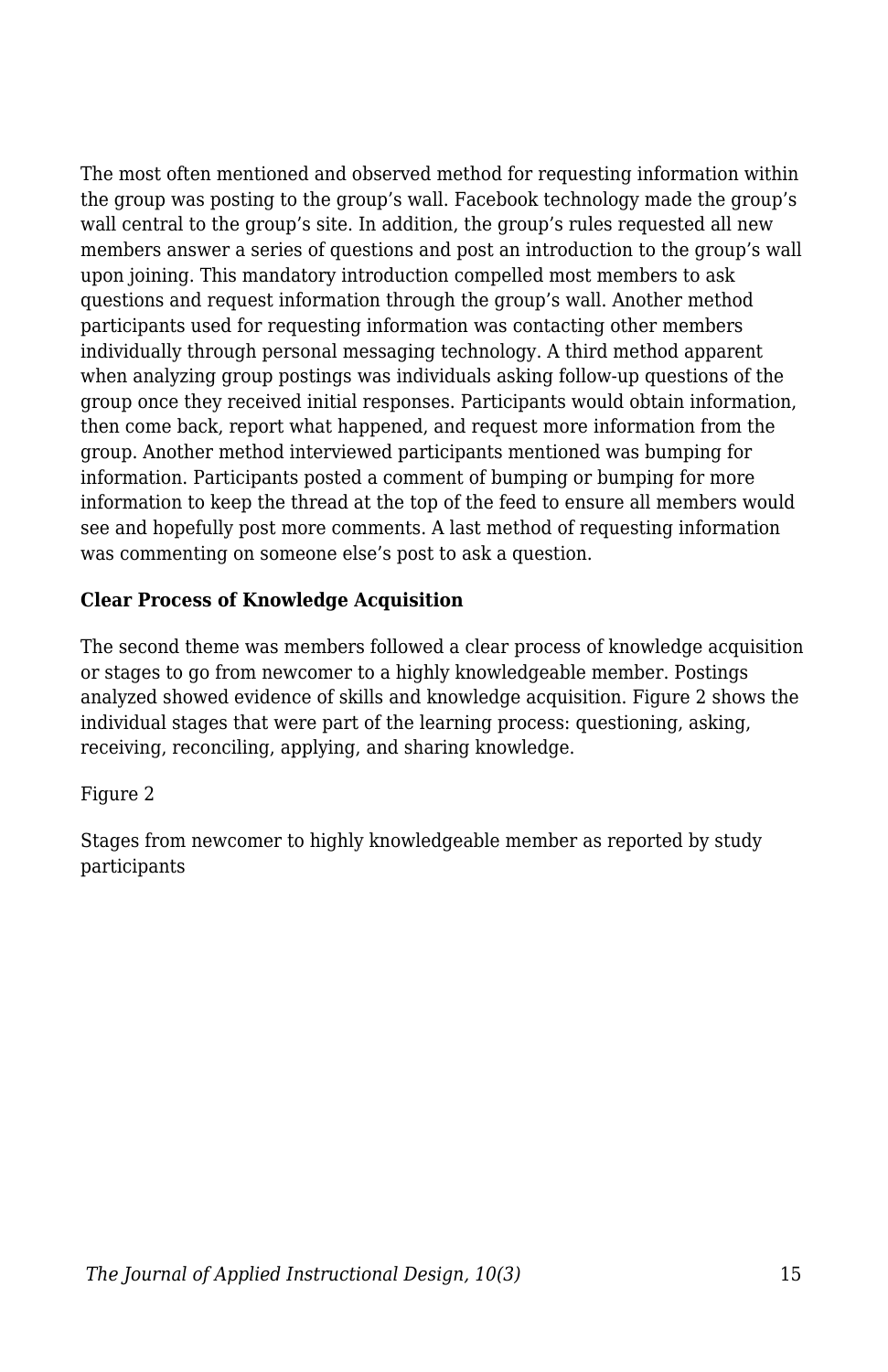

Picture displaying the six stages from newcomer to highly knowledgeable member

Learning strategies included information-seeking behaviors such as initiating information-seeking, requesting information, being guided through informationseeking by a highly knowledgeable member, lurking or learning vicariously, evaluating information, and reconciling information. There was a clear process of stages of knowledge and skills acquisition or a progression from a newcomer to a highly knowledgeable member. Questioning included: the caretaker questioning what was normal for their child; the caretaker being discontent with their child's health care; and the caretaker doing their own research. Asking included: the caretaker desperately sharing their situation and asking for help from group members; members asking detailed questions of the caretaker; and the caretaker answering members' follow-up questions in the thread. Receiving included: members indicated helping the caretaker identify related conditions; encouraging the caretaker to do their own research; highly knowledgeable members suggesting sources or actions for the caretaker to take; and members personally messaging newcomers. Reconciling included: the caretaker evaluating information; the caretaker looking for duplicating responses; the caretaker assessing the applicability of the information in their own life; and the caretaker asking followup questions of the members. Applying included: the caretaker applying the group's advice, seeing results, and reporting back to the group; and the caretaker having doctors acknowledge their knowledge. The last step, sharing knowledge, included: the caretaker assessing their own knowledge-sharing ability; having other parents seek their advice; and the caretaker sharing knowledge and becoming a new highly knowledgeable member.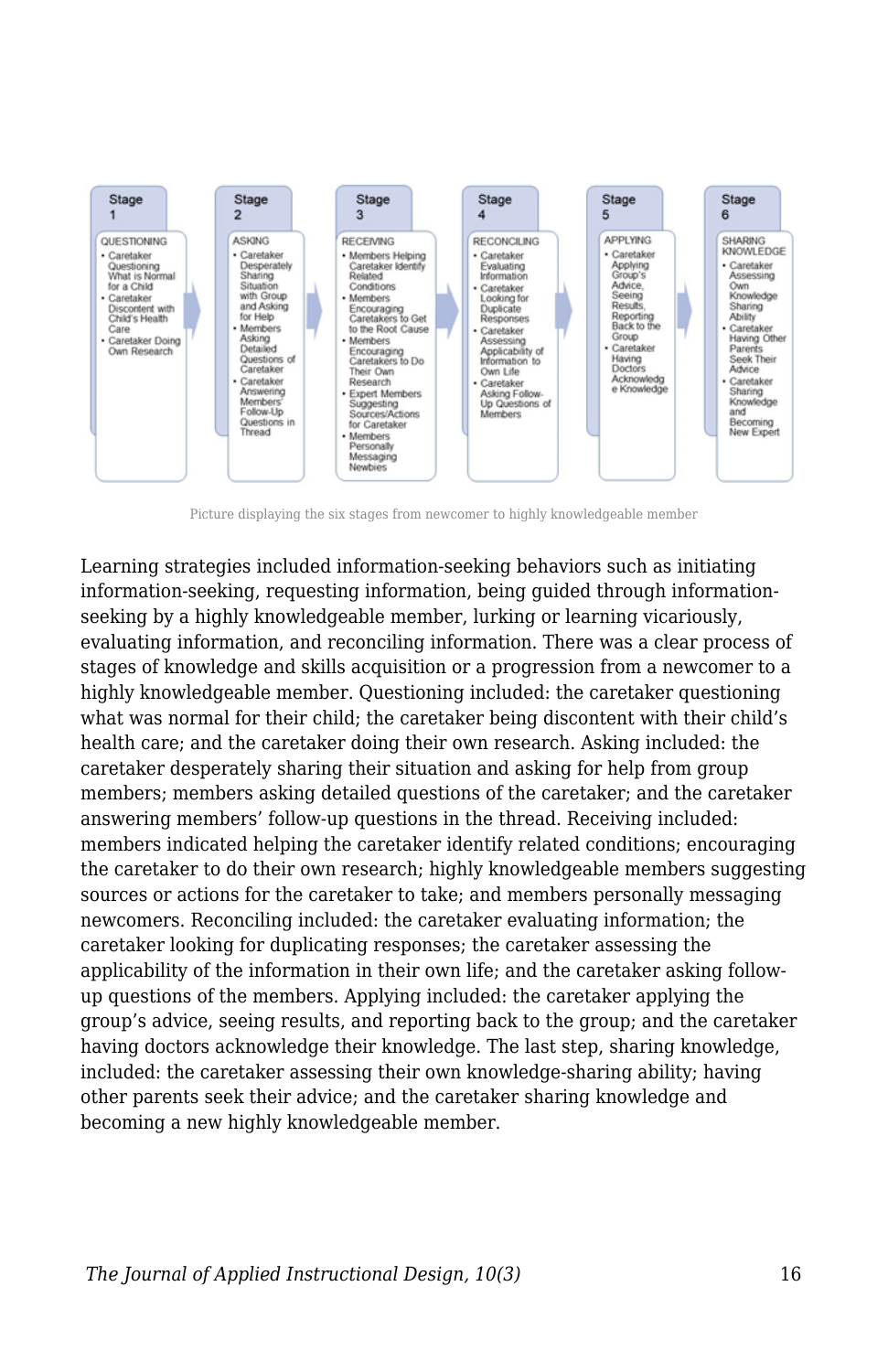### **Applying Acquired Knowledge Gained Through Participation in the Group**

The third theme centered on how members learned by applying acquired knowledge to the care of their GERD child. Interviews and postings showed that members of the group applied knowledge gained in the group in different ways. Table 4 shows the ways in which knowledge was applied, and how often these were referenced in interviews and in postings analyzed.

Table 4

Application of Acquired Knowledge

| <b>Applications</b>                                                         | Number of<br>instances<br>referenced in<br>interviews | Number of<br>instances<br>referenced in<br>postings |  |
|-----------------------------------------------------------------------------|-------------------------------------------------------|-----------------------------------------------------|--|
| Using acquired knowledge to advocate for 33<br>child                        |                                                       | 4                                                   |  |
| Applying knowledge to care of subsequent<br>children diagnosed with GERD    | 18                                                    | 1                                                   |  |
| Applying knowledge by compounding<br>medication                             | 14                                                    | 10                                                  |  |
| Generating new learning artifacts                                           | 9                                                     | 3                                                   |  |
| Applying advice and changing diet                                           | $\Omega$                                              | 8                                                   |  |
| Discerning misconceptions pediatricians and<br>gastroenterologists have     | 7                                                     | 3                                                   |  |
| Group experience-based knowledge informing<br>practicing medical profession | 3                                                     | 0                                                   |  |
| Trying natural treatments recommended by<br>other members                   | $\theta$                                              | 3                                                   |  |
| Acquiring options to design own child's<br>treatment                        | 1                                                     | 1                                                   |  |
| Controlling direction of learning                                           | 1                                                     | $\theta$                                            |  |
| Total                                                                       | 86                                                    | 33                                                  |  |
| Note. $GERD =$ gastro esophageal reflux disease.                            |                                                       |                                                     |  |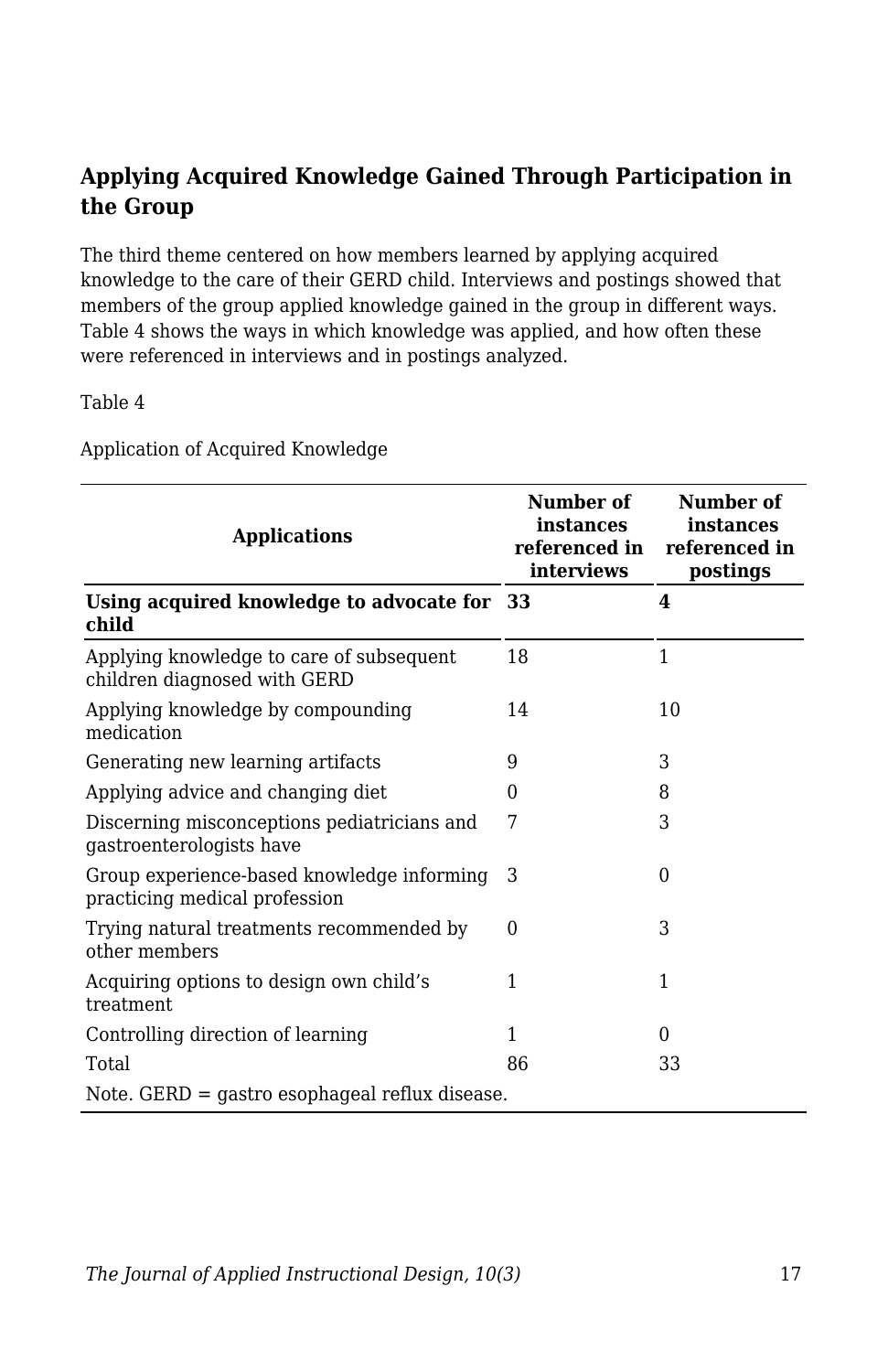# **Discussion and Implications**

Schugurensky's (2000) taxonomy included three forms of informal learning: selfdirected, incidental, and socialization. Based on participants' statements, aspects of all three forms of informal learning appeared evident in the online social media group explored in this study. Participants described engaging in self-directed learning activities within the group. They sought out the group and asked questions of their own accord. They posted questions in their own words on the group's wall as they needed information, and engaged in incidental learning such as gaining emotional knowledge to help them deal with changing expectations of their role as a caretaker of an infant with GERD. Participants discussed socialization, a process where they internalized skills and values from their participation in the group including learning how to question medical professionals and advocate for better medical care.

A valuable implication of this study for instructional designers trying to create and sustain successful informal learning spaces in social media is that informal learning in these spaces is highly shaped by the learner (Marsick & Volpe, 1999). As Rogoff et al. (2016) note, this is one of the distinctions of informal learning compared with formal learning, that is, the role of learner choice or direction. Participants of this study described ability to shape their own learning within the group. There were no expectations for participation, time limits imposed, or limitations on what knowledge members could seek, acquire, or share. Informal learning was unstructured, experiential, and self-selected (Carliner, 2013; Marsick & Volpe, 1999). Learning was unstructured and flexible – it could be started and stopped whenever they wanted. It was also indeterminate and represented a process of becoming (Hager, 2006). Participants described not knowing when their participation and group membership would end, and that their learning and participation in the group was a contextual process highly dependent on the needs of their child or life situation at the time. All of these features of informal learning lead to a need for a different type of design for learning-oriented social media sites.

# **Information-Seeking Behavior**

Researchers have developed models for better understanding information-seeking processes. One of the most cited is that of Carol Kuhlthau (1991b) who developed the Information Search Process (ISP) which includes a six-stage model that incorporates three dimensions of information-seeking behavior: affective (feelings), cognitive (thoughts), and the physical (action) and involves the stages of initiation, selection, exploration, formulation, collection, presentation, and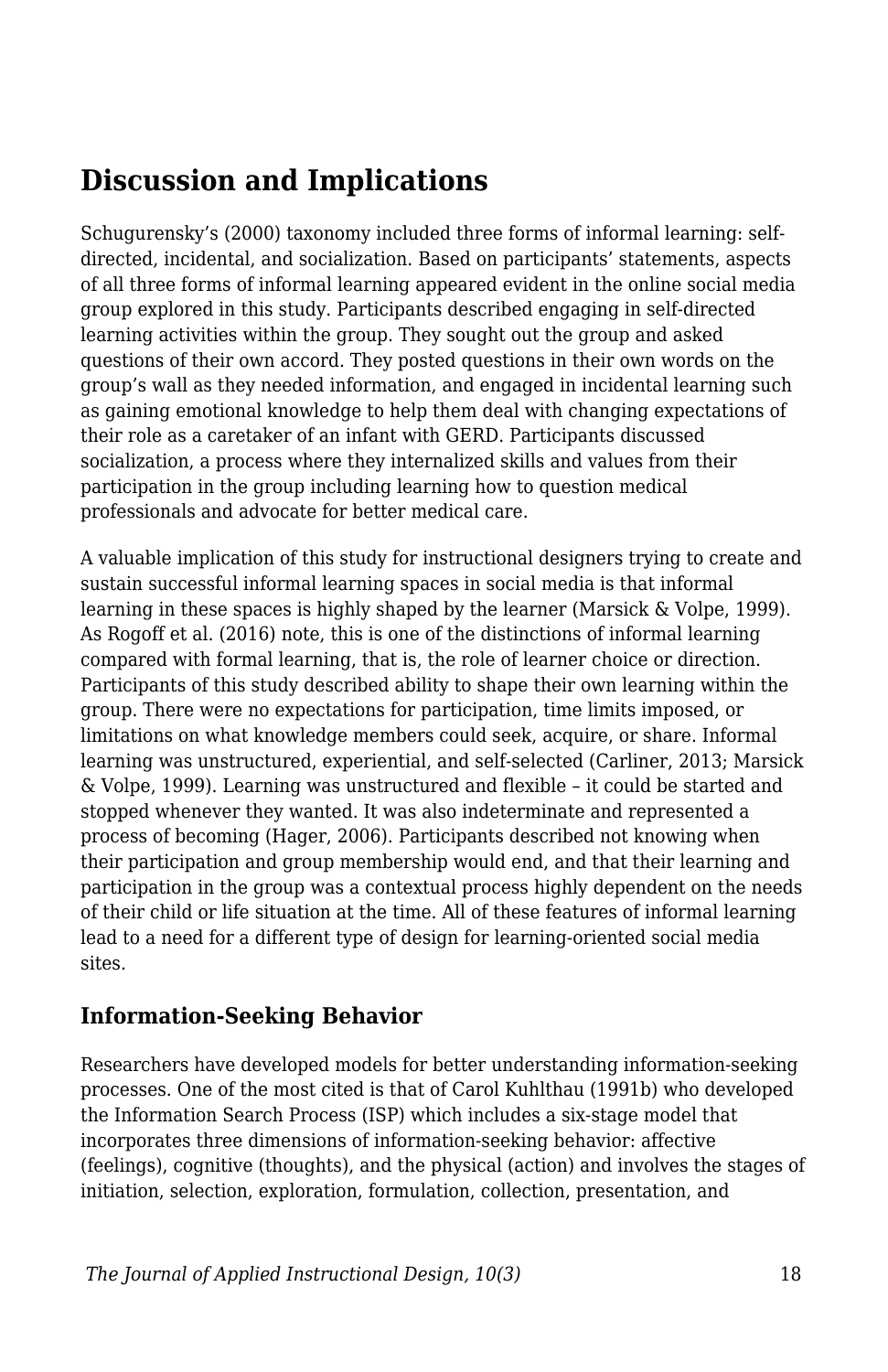#### assessment.

However, a new model is needed to better understand information-seeking behavior when initiated by the information-seeker to solve a real-life problem they are experiencing and invested in versus an imposed need. Kuhlthau's (1991a) model was created in the 1990s and much has changed regarding the use of online spaces to find information. Figure 3 depicts a new information-seeking model that best describes the information-seeking behaviors of participants, including their feelings, thoughts, and actions at each of the six stages (Vargas Wright, 2018).

#### Figure 3

| Vargas-Wright's Model of Information-Seeking in Social Media Groups |                                          |                           |                                            |             |                                              |                                                                   |
|---------------------------------------------------------------------|------------------------------------------|---------------------------|--------------------------------------------|-------------|----------------------------------------------|-------------------------------------------------------------------|
|                                                                     | Initiating<br>Lurking<br><b>Browsing</b> | Requesting<br>Information | <b>Being Guided</b><br>by Expert<br>Member | Reconciling | Applying                                     | Appraising                                                        |
| Feelings<br>(Affective)                                             | Desperation                              | Hopefulness               | Clarity                                    | Optimism    | Empowerment                                  | Feeling<br>Satisfaction or<br>Dissatisfaction                     |
| Thoughts<br>(Cognitive-<br>Blooms<br>Taxonomy)                      | Identifying/<br>Locating                 | Describing                | Comparing/<br>Contrasting                  | Evaluating  | Constructing,<br>Designing Plan<br>of Action | Assessing                                                         |
| <b>Actions</b><br>(Physical)                                        | Exploring                                | Seeking                   | Gathering                                  | Examining   | Implementing                                 | Continuing or<br>Re-Starting<br>Information<br>Seeking<br>Process |

Model of Information-Seeking in Social Media Groups

Picture showing a Model of Information-Seeking in Social Media Groups

It is depicted in a similar fashion to Kuhlthau's (1991b) model to facilitate comparison. The identified stages were initiating, lurking, and browsing; requesting information; being guided by a highly knowledgeable member; reconciling; applying; and appraising. For the first stage of initiating, lurking, and browsing, feelings were desperation, thoughts were identifying/locating, and actions were exploring. For the stage of requesting information, feelings were hopefulness, thoughts were describing, and actions were focused informationseeking. For the third stage or being guided by a highly knowledgeable member, the feelings were clarity, thoughts were comparing/contrasting, and actions were gathering/sorting. For the reconciling stage, feelings were optimism, thoughts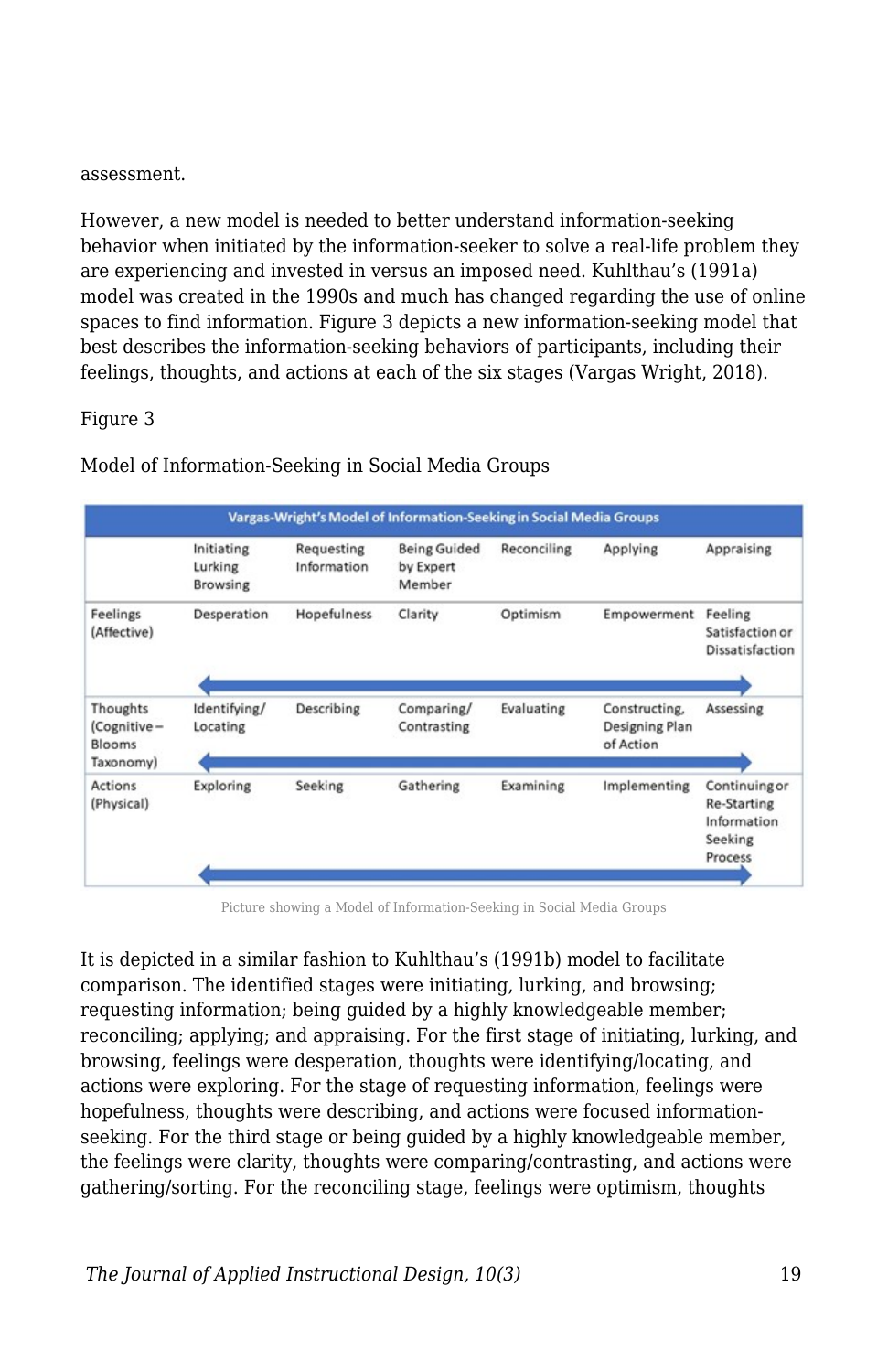were evaluating, and actions were examining. For the applying stage, feelings were empowerment, thoughts were constructing and designing a plan of action, and actions were implementing. For the appraising stage, feelings were satisfaction or dissatisfaction, thoughts were assessing, and actions were continuing or re-starting the information-seeking process.

The current study's findings about the information-seeking behavior of individuals within an online social media group suggest participants highlighted the sense of belonging in a community as a factor in their continued membership, participation, and knowledge-sharing in the group. Thus, the design of these spaces should consider the needs of social learning and guided discovery. New members need to be guided as they learn group processes and negotiate knowledge acquisition and sharing. Group leaders should have a visible presence that allows participants to experience a focused, safe space to share personal information and seek knowledge.

 In addition, each stage of the information-seeking process is not always engaged in sequentially. In fact, many participants engaged in multiple behaviors simultaneously while delving into deeper levels of knowledge acquisition. For example, one participant would apply information while requesting information or would be reconciling the information already gathered while initiating a new search on a related topic. Therefore, the model is best illustrated by Figure 4, which intentionally depicts the information-seeking process as a continuous cycle, with the individual central to deciding which stages to engage in and when (Vargas Wright, 2018).

#### Figure 4

Information-Seeking in Online Social Media Groups Directional Model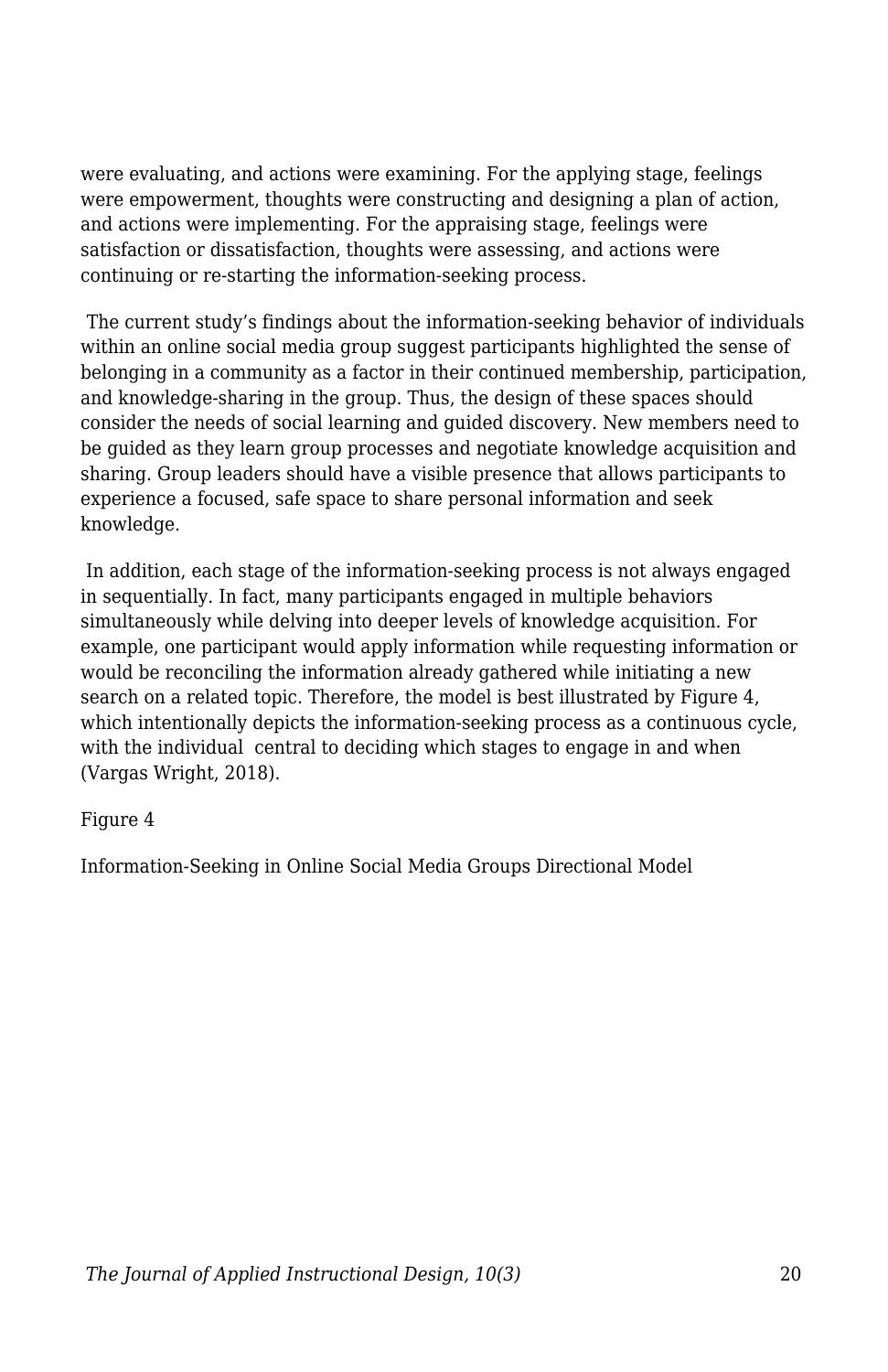

A picture showing the directional model for information-seeking in online social media

The individual's role as both the learner and the one who directs informationseeking and the knowledge acquisition process speaks to the flexibility and nonlinear information-seeking afforded by new informal learning spaces, such as social media. Although the model is depicted as a cycle, there are exit/entry points at each stage. As the interviews and postings analyzed illustrated, in social media spaces and other newer informal learning spaces, individuals can exit at any point and re-enter at any point in the cycle. Learners are in control of their learning paths and can engage in different behaviors whenever needed.

One of the applied implications for this model involves medical providers, traditionally viewed as health authority and screener of medical information (Iverson et al., 2008). Throughout the study, there was a common thread that participants were seeking additional information beyond that offered by their doctors. There was a general sense that doctors were not adequately listening to participants or did not have enough familiarity with the challenges of infant GERD and the day-to-day care of infants with GERD. Many felt medical providers would be better informed in joining groups like the one this study explored to learn what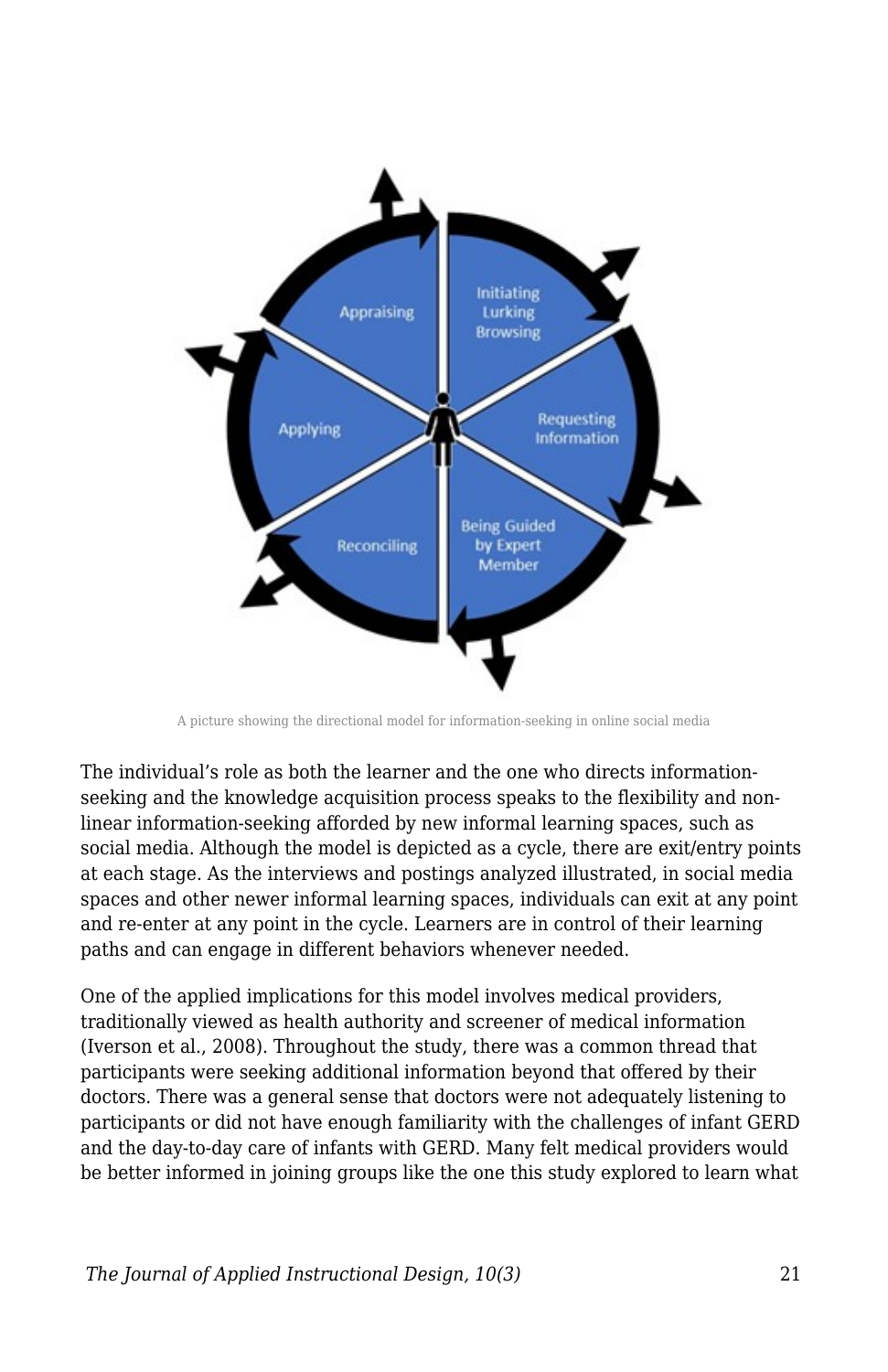needs caretakers had and how to best help them. Informal learning spaces, such as the one described, may be discounted for the important resource they provide. Medical providers may wish to consider and explore the ways online groups facilitate communication with patients to improve or close the distance between them and patients. Given time constraints and the desire of patients to proactively investigate on their own, Iverson et al. (2008) suggested doctors encourage patient questions and health information searching because they increase patient compliance and lead to better health outcomes. Participating in online groups that center the experience of the learner may be one way to help those who need both reliable medical information and much needed encouragement and support.

# **Limitations of the Study**

A limitation of the study is focusing on a group of people in a space interacting around a particular topic in one moment in time. Generalizability is not possible; however, the study does add to the small body of research focused on informal learning in online social media spaces (Davis, 2010; Dolan, 2013; Mak, 2013; Smock, 2012). A second limitation of this study is inability to interview members who had left the group, as their information was deleted from the social media group. Hence, they could not be recruited for participation. Their experiences with the group and what caused them to leave are missing from the study. It should also be noted, the lead author was a participant observer and a member of the group. This could have led to certain assumptions; however, as discussed in the methods section, triangulation, member-checking, analytical memos were used to mitigate this risk.

# **Future Research**

This study adds to the body of work on information-seeking in online spaces, but more needs to be examined on information-seeking in social media. Although some researchers such as Asghar (2015) have developed scales to evaluate informationseeking in Facebook in general, there is still much research to be conducted on information-seeking within specific Facebook groups. More studies need to be conducted regarding the validity and reliability of information gained online, particularly when it comes to health outcomes, along with the effects of seeking emotional support for a health issue online through Facebook or other social media groups (Oh et al., 2013).

Using Grounded Theory, the current study explored the learning experiences of members of an online informal learning community space. It contributes to a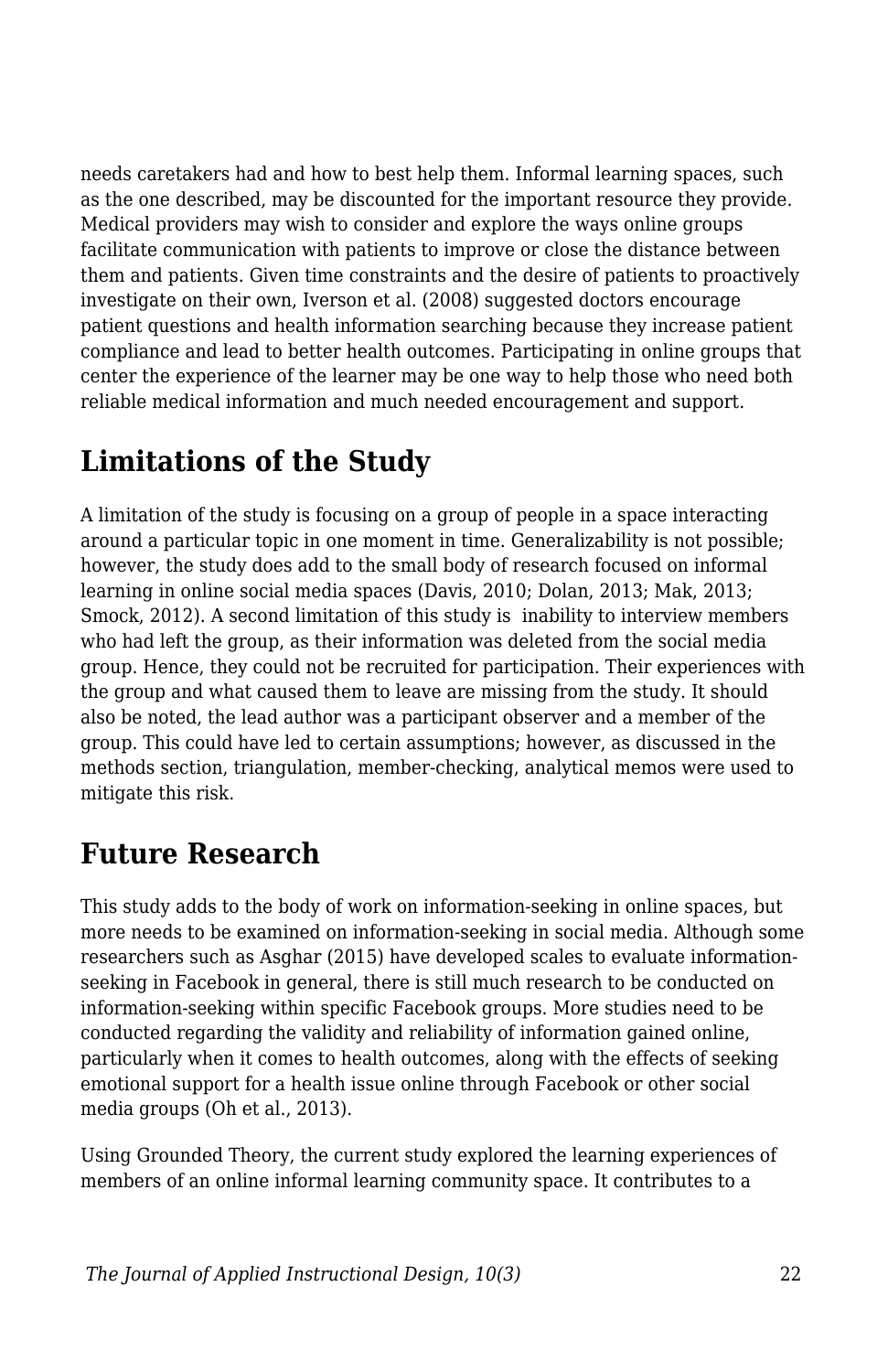better understanding of online informal learning spaces in social media when focusing on information-seeking behaviors. The study resulted in a proposed framework for exploring information-seeking in online social media groups. Findings suggest online spaces provide an important space for informal learning and a viable avenue for the transferring of experience-based knowledge.

# **References**

- Asghar, H. M. (2015). Measuring information seeking through Facebook: Scale development and initial evidence of Information-Seeking in Facebook Scale (ISFS). Computers in Human Behavior, 52, 259-270. [https://edtechbooks.org/-MAuE](https://doi.org/10.1016/j.chb.2015.06.005)
- Carliner, S. (2013). How have concepts of informal learning developed over time? Performance Improvement, 52, 5-11. https://doi.org/10.1002/pfi.21330
- Charmaz, K. (2014). Constructing grounded theory  $(2^{nd}$  ed.). SAGE.
- Chiu, C.-M., Hsu, M.-H., & Wang, E. T. G. (2006). Understanding knowledgesharing in virtual communities: An integration of social capital and social cognitive theories. Decision Support Systems, 42, 1872-1888. doi:10.1016/j.dss.2006.04.001
- Corbin, J., & Strauss, A. (2008). Basics of qualitative research: Techniques and procedures for developing Grounded Theory (3rd ed.). SAGE.
- Curwood, J. S., Magnified, A. M., & Lammers, J. C. (2013). Writing in the wild: Writers' motivation in fan-based affinity spaces. Journal of Adolescent & Adult Literacy, 56, 677-685. doi:10.1002/JAAL.192
- Davis, L. J. (2010). Social networking sites as virtual communities of practice: A mixed method study [Unpublished doctoral dissertation]. Capella University, Minnesota.
- Dolan, J. J. (2013). An exploratory examination of social media, informal learning, and communities of practice in the workplace [Unpublished doctoral dissertation]. The Pennsylvania State University, State College.
- Ebardo, R., Tuazon, J. B., & Suarez, M. T. (2020). We learn from each other: Informal learning in a Facebook community of older adults. Proceedings of the 28th International Conference on Computers in Education. Asia-Pacific Society for Computers in Education (pp. 594-601).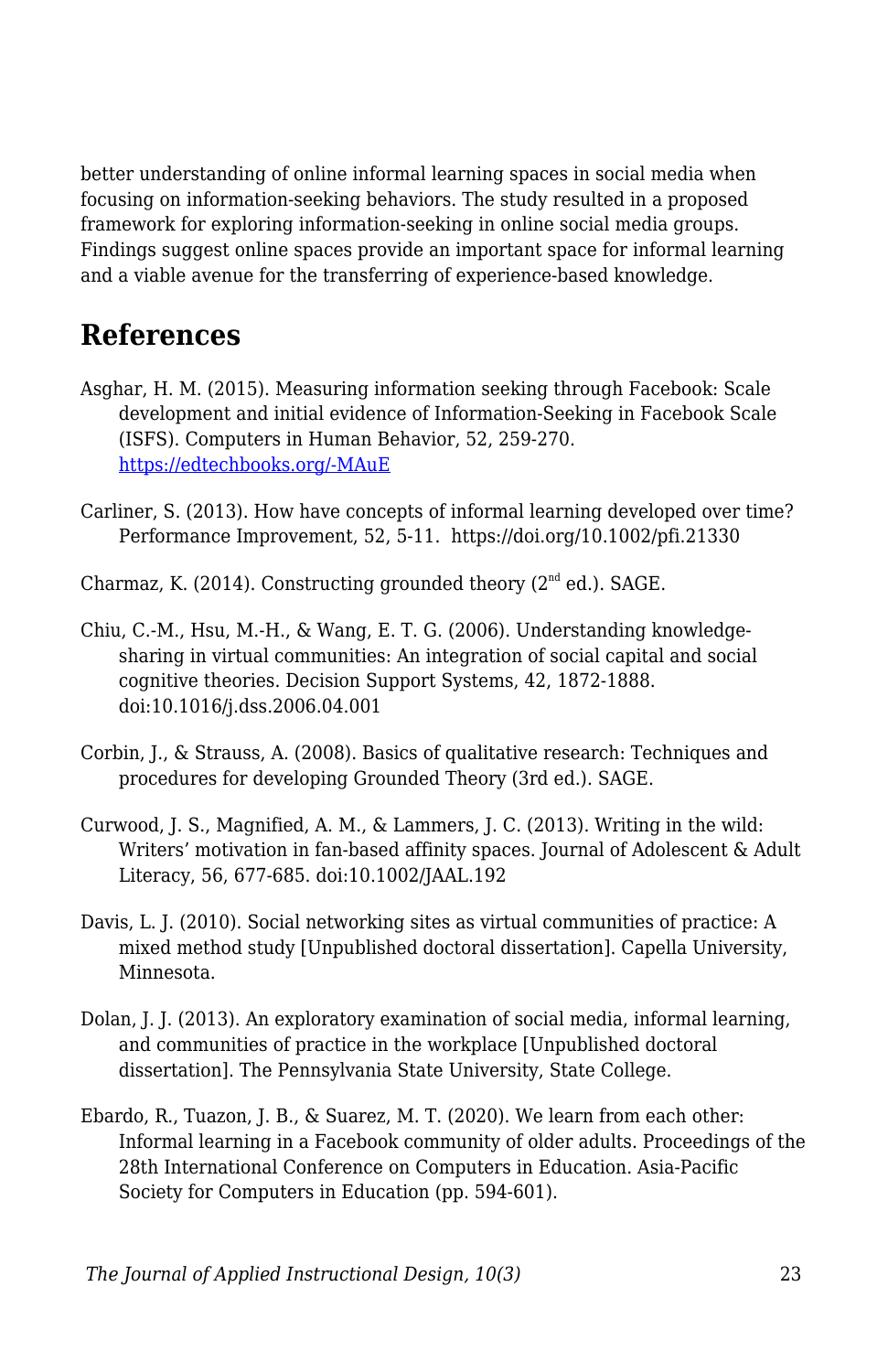https://apsce.net/upfile/icce2020/ICCE2020-Proceedings-Vol2-FinalUpdated.p df

- Gee, J. P. (2004). Situated language and learning: A critique of traditional schooling. Routledge.
- Gibbs, G. R. (2008). Analyzing qualitative data. SAGE.
- Glaser, B. G., & Strauss, A. L. (1967). Discovery of Grounded Theory: Strategies for qualitative research. Aldine Publishing.
- Goetz, J. P., & LeCompte, M. D. (1984). Ethnography and qualitative design in educational research. Academic Press.
- Hager, P. (2006). Recovering informal learning wisdom, judgement, and community. Springer Netherlands.
- Hall, H., & Graham, D. (2004). Creation and recreation: motivating collaboration to generate knowledge capital in online communities. International Journal of Information Management, 24, 235-246. doi:10.1016/j.ijinfomgt.2004.02.004
- Heo, M. G., & Lee, R. (2013). Blogs and social network sites as activity systems: Exploring adult informal learning process through activity theory framework. Journal of Educational Technology & Society, 16, 133-145.
- Hsu, M.-H., Ju, T. L., Yen, C.-H., & Chang, C.-M. (2007). Knowledge-sharing behavior in virtual communities: The relationship between trust, self-efficacy, and outcome expectations. International Journal of Human-Computer Studies, 65, 153-169. doi:10.1016/j.ijhcs.2006.09.003
- Kuhlthau, C. (1991a). Inside the search process: Information-seeking from the user's perspective. Journal of the American Society for Information Science, 42, 361-371.
- Kuhlthau, C. (1991b). Model of the information search process. Retrieved from http://wp.comminfo.rutgers.edu/ckuhlthau/information-search-process
- Lave, J., & Wenger, E. (1991). Situated learning: Legitimate peripheral participation. Cambridge University Press.
- Lin, M. J. J., Hung, S.-W., & Chen, C.-J. (2009). Fostering the determinants of knowledge-sharing in professional virtual communities. Computers in Human Behavior, 25, 929-939. doi:10.1016/j.chb.2009.03.008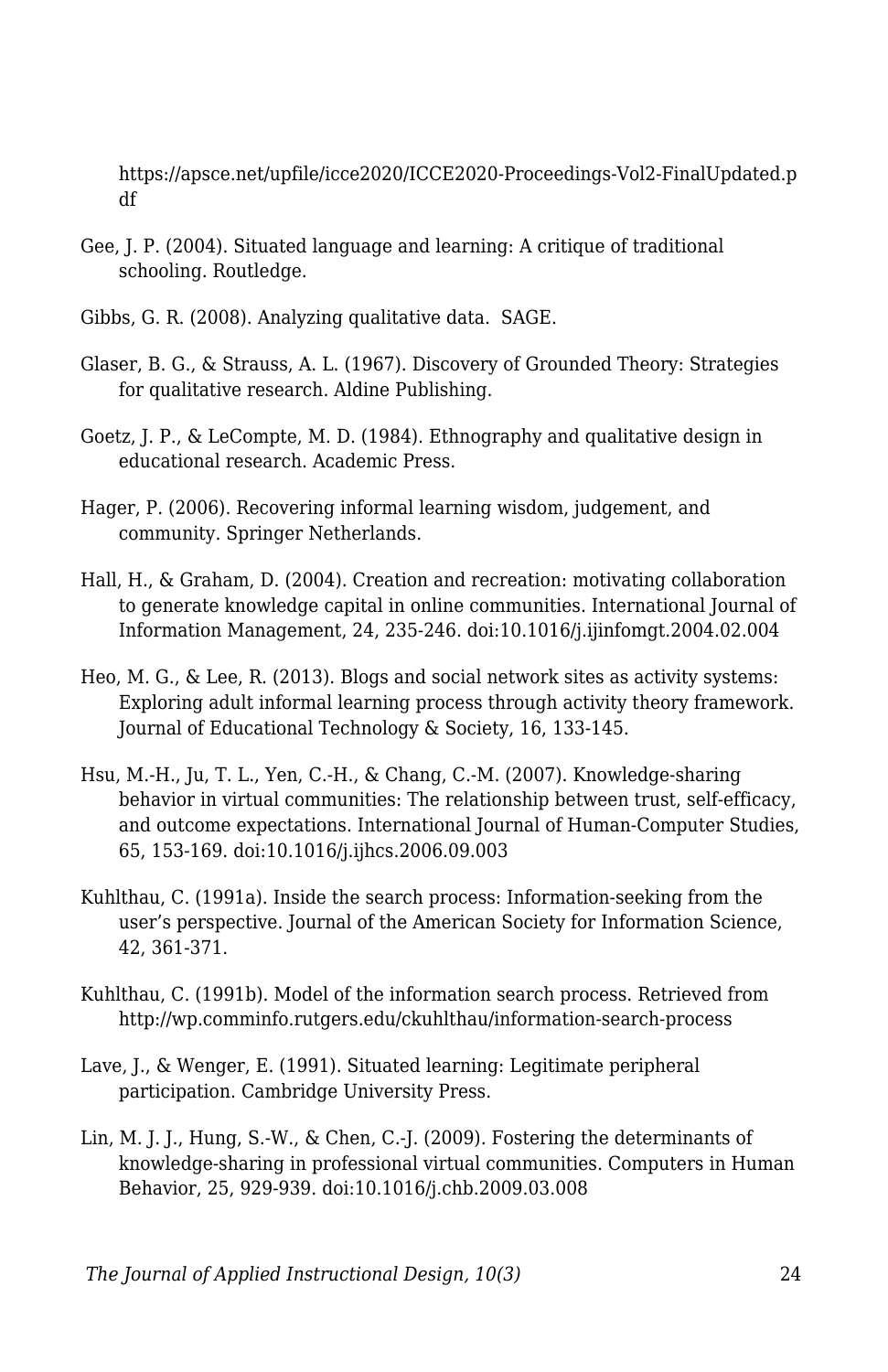- Livingstone, D. W. (2001). Adults' informal learning: Definitions, findings, gaps, and future research. (New Approaches to Lifelong Learning Working Paper #21). Ontario Institute for Studies in Education. http://eric.ed.gov/?id=ED452390
- Mak, B. C. N. (2013). Socialization into the workplace: A newcomer's chitchat with colleagues on Facebook status updates. International Journal of English Linguistics, 3, 1-16. doi:10.5539/ijel.v3n6p1
- Marsick, V. J., & Volpe, M. (1999). The nature and need for informal learning. Advances in Developing Human Resources, 1, 1-9. doi:10.1177/152342239900100302
- Neufeld, D., Fang, Y., & Wan, Z. (2013). Community of practice behaviors and individual learning outcomes. Group Decision and Negotiation, 22, 617-639. doi:10.1007/s10726-012-9284-8
- Oh, H. J., Lauckner, C., Boehmer, J., Fewins-Bliss, R., & Li, K. (2013). Facebooking for health: An examination into the solicitation and effects of health-related social support on social networking sites. Computers in Human Behavior, 29, 2072-2080.
- Rogoff, B., Callanan, M., Gutierrez, K. D., & Erickson, F. (2016). The organization of informal learning. Review of Research in Education, 40(1), 356-401. https://doi.org/10.3102/0091732X16680994.
- Schugurensky, D. (2000). The forms of informal learning: Toward a conceptualization of the field. (New Approaches to Lifelong Learning Working Paper #19). Ontario Institute for Studies in Education. https://tspace.library.utoronto.ca/handle/1807/2733
- Smock, A. (2012). Leveraging social media for learning: Communities of practice on Flickr [Unpublished doctoral dissertation]. Michigan State University.
- Strauss, A., & Corbin, J. (1998). Basics of qualitative research: Grounded Theory procedures and techniques (2nd ed.). Sage.
- Vargas Wright, J. (2018). Parents caring, sharing, and learning together online: An exploratory look at informal learning via a health-related support group in Facebook [Unpublished doctoral dissertation]. Arizona State University.
- Wenger, E., McDermott, R. A., & Snyder, W. (2002). Cultivating communities of practice: A guide to managing knowledge. Harvard Business School Press.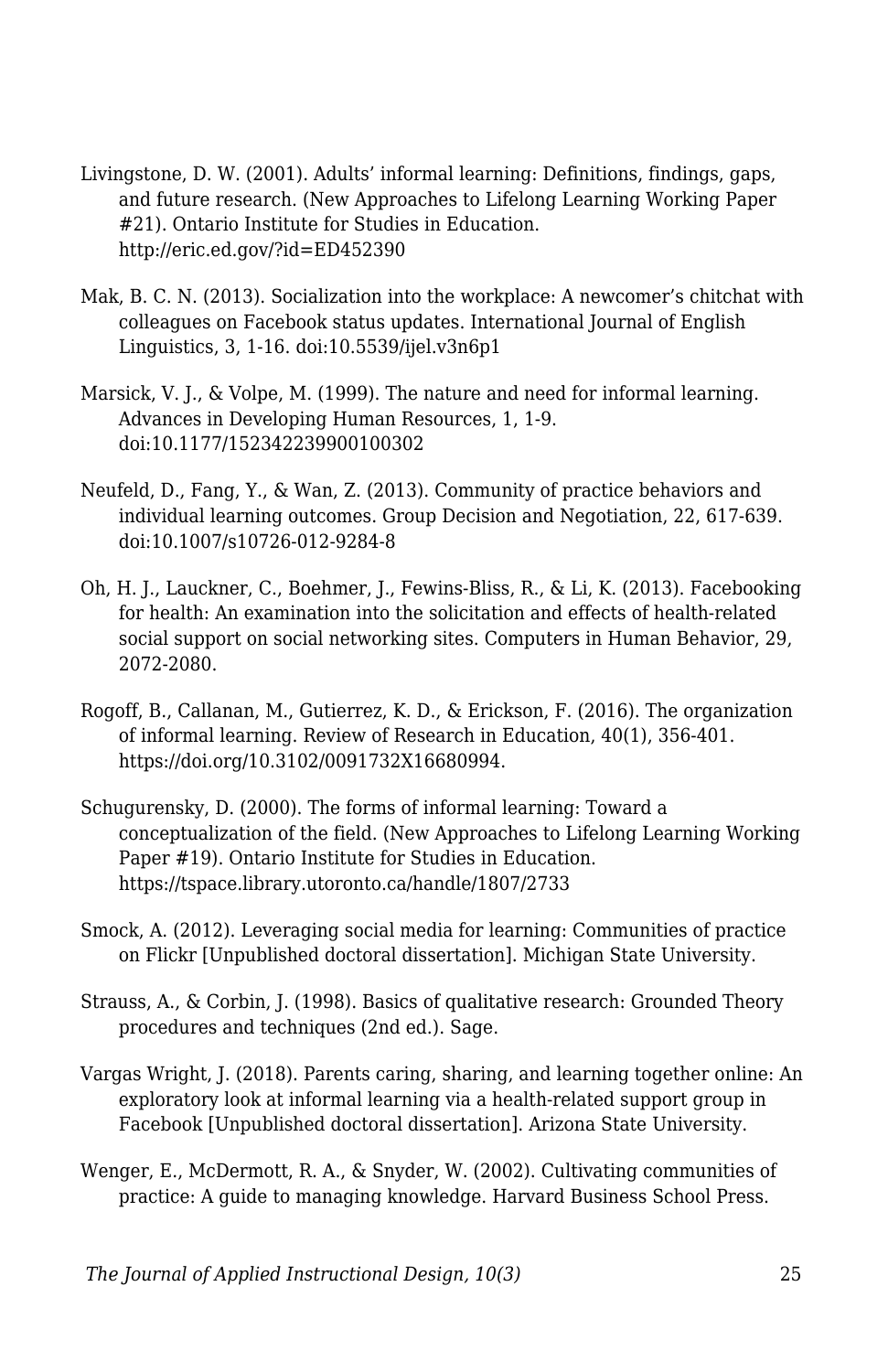- White, E., Read, J., & Julo, S. (2021). The role of Facebook groups in the management and raising of awareness of antidepressant withdrawal: is social media filling the void left by health services? Therapeutic Advances in Psychopharmacology, 11, 1-18. https://doi.org/10.1177/2045125320981174
- Wong, K., Kwan, R., & Leung, K. (2011). An exploration of using Facebook to build a virtual community of practice. In R. Kwan, J. Fong, L. Kwok, & J. Lam (Eds.), Hybrid learning (pp. 316-324). Springer.
- Zhang, Y., He, D., & Sang, Y. (2013). Facebook as a platform for health information and communication: a case study of a diabetes group. Journal of medical systems, 37(3), 1-12. https://doi.org/10.1007/s10916-013-9942-7